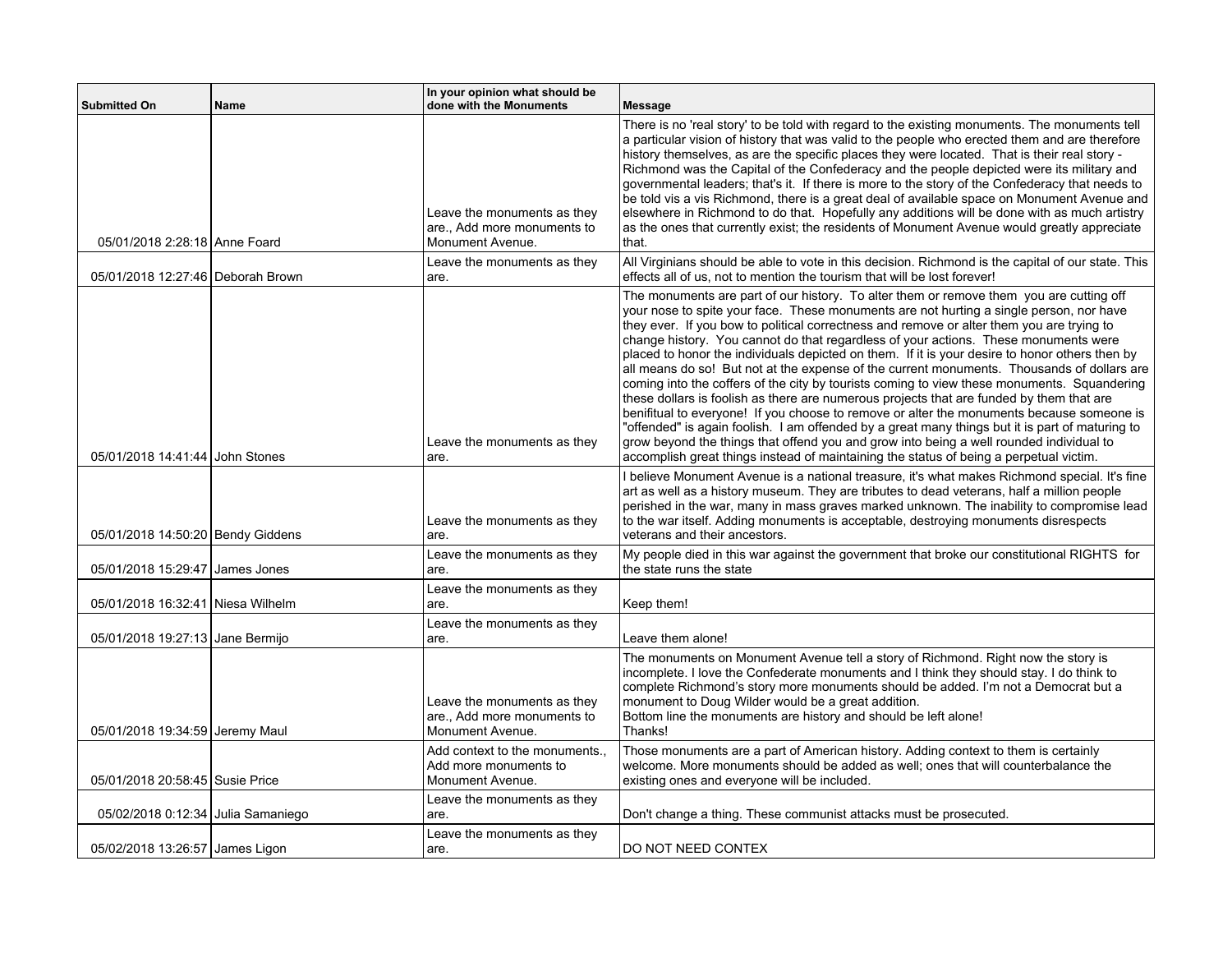|                                   |                               | These are our ancesters memorials/headstones & graves. What is wrong with these people?         |
|-----------------------------------|-------------------------------|-------------------------------------------------------------------------------------------------|
|                                   | I Leave the monuments as they | They are sick and evil! They are an orginized communist hate terriorist group. There is lots of |
| 05/02/2018 14:15:10 Deborah Perez | are                           | proof!                                                                                          |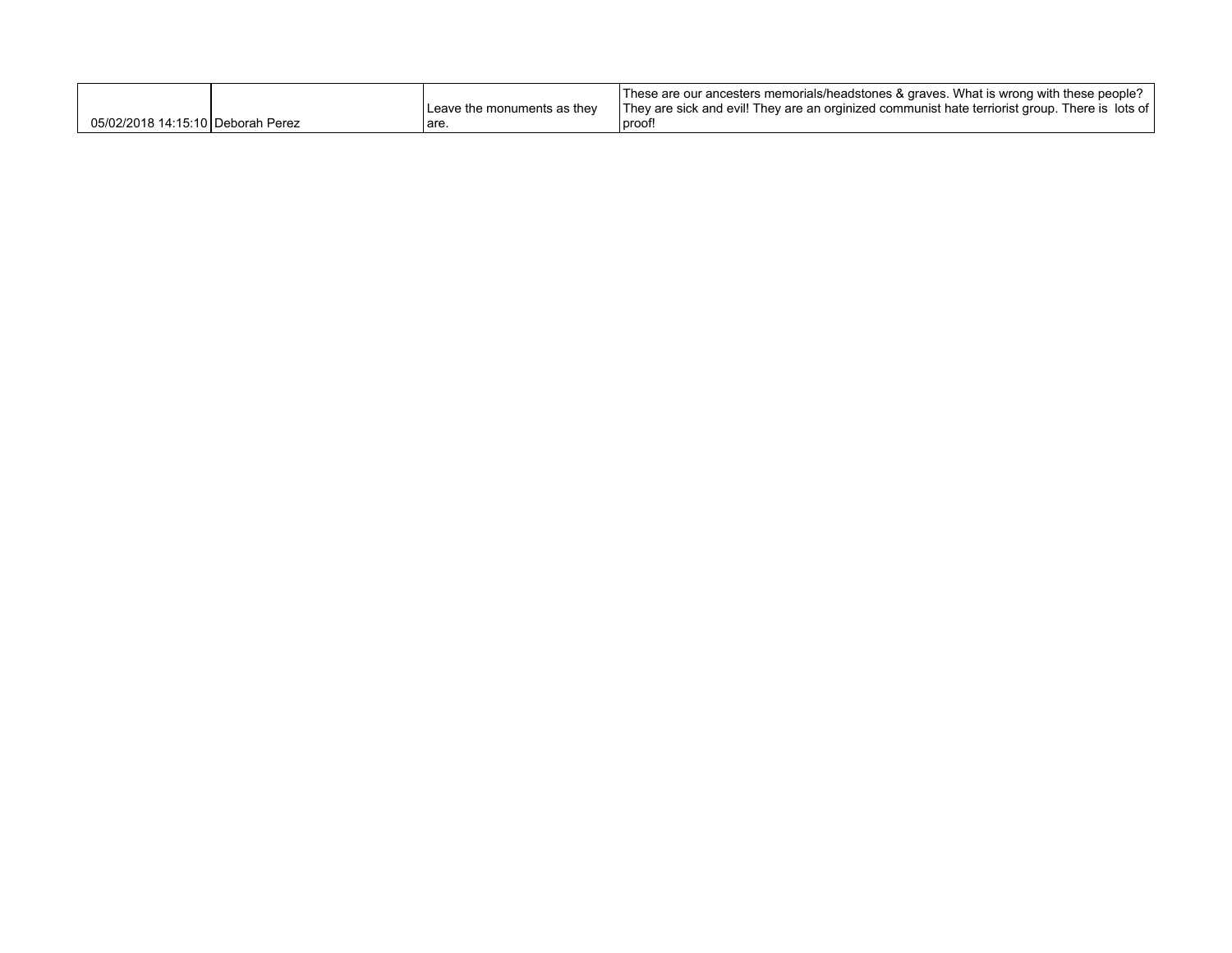| I will begin by noting the legal opinion summary provided last Nov. that states that adding<br>context in historic panels that did not obstruct the view of the monuments should be permitted<br>under existing law, without threat of legal risks. That is the approach we should take. It is<br>already legal to do this. The legal summary is on this web site, but I include it below for<br>convenience.<br>Monument Avenue Commission Legal Review<br>Summary taken from MAC website.<br>The City Attorney issued a legal opinion to the Monument Avenue Commission for the<br>November 14th work session.                                                                                                                                                                                                                                                                                                                                                                                                                                                                                                                                                                                                        |                                                                                                                                                                                                   |
|-------------------------------------------------------------------------------------------------------------------------------------------------------------------------------------------------------------------------------------------------------------------------------------------------------------------------------------------------------------------------------------------------------------------------------------------------------------------------------------------------------------------------------------------------------------------------------------------------------------------------------------------------------------------------------------------------------------------------------------------------------------------------------------------------------------------------------------------------------------------------------------------------------------------------------------------------------------------------------------------------------------------------------------------------------------------------------------------------------------------------------------------------------------------------------------------------------------------------|---------------------------------------------------------------------------------------------------------------------------------------------------------------------------------------------------|
|                                                                                                                                                                                                                                                                                                                                                                                                                                                                                                                                                                                                                                                                                                                                                                                                                                                                                                                                                                                                                                                                                                                                                                                                                         |                                                                                                                                                                                                   |
|                                                                                                                                                                                                                                                                                                                                                                                                                                                                                                                                                                                                                                                                                                                                                                                                                                                                                                                                                                                                                                                                                                                                                                                                                         |                                                                                                                                                                                                   |
| "To summarize my conclusions, no such monuments may be removed except at the risk of<br>exposure to legal liabilities until either the courts or the General Assembly provide clarity to<br>certain generally applicable state laws. Some monuments, including the Monument Avenue<br>statues, may not be removed without still further action by the General Assembly to negate<br>restrictions contained in the City Charter. Finally, placing permanent markers near the<br>monuments that provide contextual information about them, and do not either disturb the<br>monuments themselves or interfere with the ability of reasonable people to view them, would<br>likely be viewed as being consistent with state law without further action by either the courts<br>or the General Assembly."                                                                                                                                                                                                                                                                                                                                                                                                                   |                                                                                                                                                                                                   |
| City Attorney Allen Jackson                                                                                                                                                                                                                                                                                                                                                                                                                                                                                                                                                                                                                                                                                                                                                                                                                                                                                                                                                                                                                                                                                                                                                                                             |                                                                                                                                                                                                   |
| historical panels telling The Story of Virginia. Virginia's history spans over 400 years. The<br>Confederacy was 4 years, less than 1% of her history. I believe making that change and<br>including the story  the good, the bad and the ugly" as mayor Stoney has stated is the best<br>option. That history begins rather innocuously and one point that must be clearly made is<br>that slavery was not the consequence of so called "white supremacy", a pseudoscientific<br>fallacy. Slavery developed because of economic drivers. The advent of the plantation<br>economy brought about slavery because of the need for labor. Slaves were HIGHLY<br>VALUABLE, a source of great wealth! At its peak, in the 19th century, there was more wealth<br>in the form of very valuable slaves than in all of America's banks!!! FACT! If there had not<br>been an economic benefit, slavery would not have survived. I think the myth of white<br>supremacy needs to be debunked, not by arguing with anyone, but by a big yawn and<br>pointing to the science. Those trying to debate the issue just give some credence or<br>of the fittest" are using arguments that developed a hundred or more years ago. NOW we | Based on this legal situation, I believe we should add context to the monuments in the form of<br>recognition to those espousing a scientific fallacy. Those arguing about evolution as "survival |
| have the true science of MOLECULAR GENETICS, and with the completion of the human<br>in similar geographical locations developed different sets of physical attributes that helped<br>those humans adapt to the distinct environments in which they and their ancestors evolved.<br>These different sets of adaptive traits identify groups of people by the regions in which their<br>ancestors lived and developed. That's all. And, of course, we are ALL descended from a<br>primordial Mother "Eve", who was an African woman. Eve and some of her sisters left Africa<br>thousands of years ago and spread out across the Middle East, Asia and Europe. Clusters of<br>genetic groups developed in geographic regions. The Seven Daughters of Eve, by British<br>geneticist Brian Sykes tells the story admirably. The Human Genome Project (1990-2006)                                                                                                                                                                                                                                                                                                                                                           | genome in 2006, it was proven that there is no "gene" for race. Groups of people who evolved                                                                                                      |
| https://www.genome.gov/ demonstrated that there is no race gene, but these clusters of<br>attributes that evolved in different environments. So modern science has proven that there is<br>no race gene. that should put an end to any talk of "white supremacy", which should be<br>ignored and not dignified with debate. If anyone persists in such arguments, send them a<br>copy of the Human Genome Report at the link listed above. I believe full information about<br>the economic drivers behind slavery and the modern science of the human genome should<br>end any notions that slavery was caused by white supremacy. I don't want all the little<br>children hearing such arguments that might plant some seed of doubt about their self-worth.<br>Slaves were HIGHLY VALUABLE. So, let's move on. Acknowledging our history, but<br>recognizing the actual economic drivers, puts things into an impersonal cause and effect. It<br>was a business matter. An ugly, pernicious institution, but It was about the need for labor                                                                                                                                                                         |                                                                                                                                                                                                   |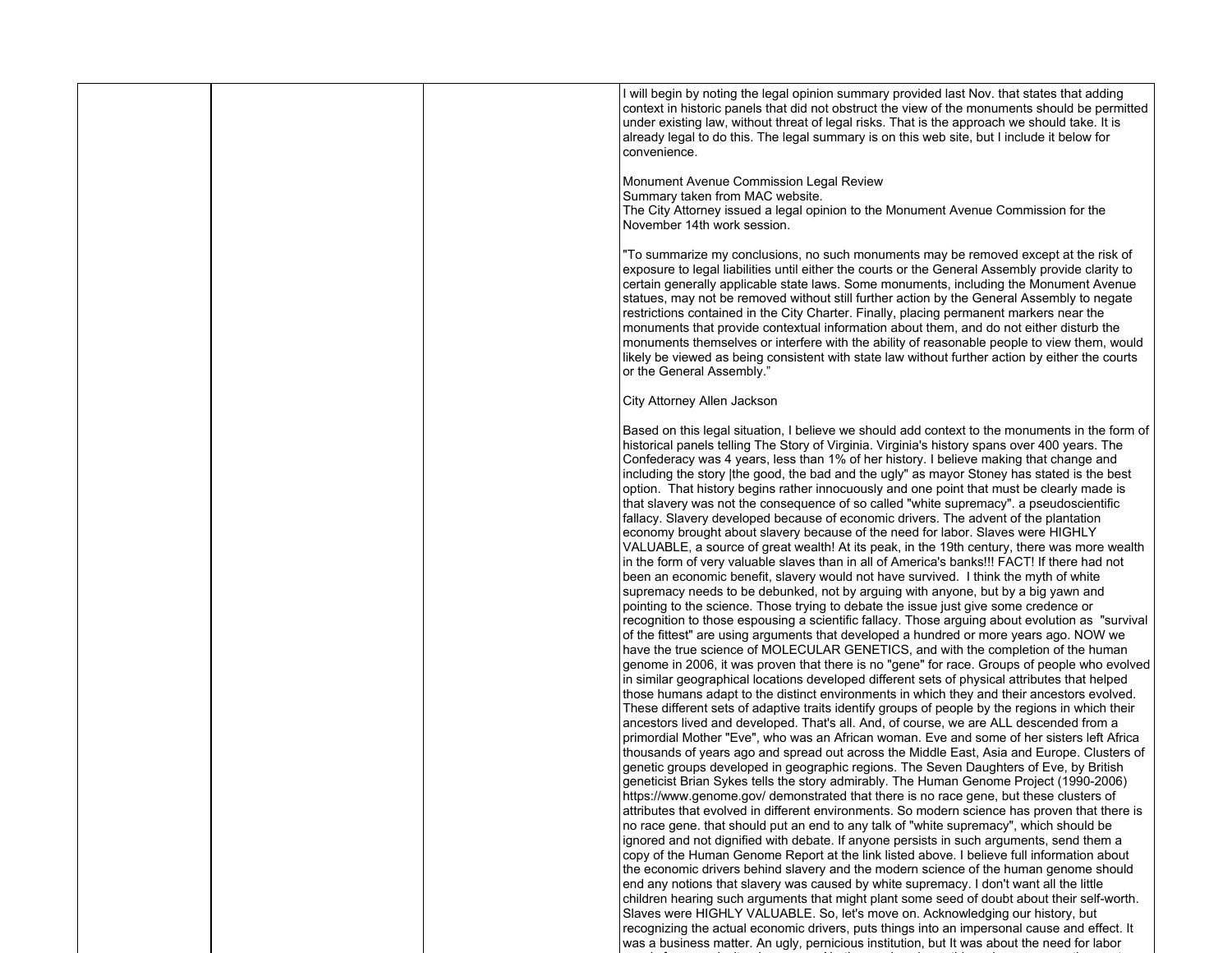| 05/04/2018 12:00:55 E B             | Leave the monuments as they<br>are.                                                                                     | Leave them the way they are. I will not take the time to tell you why because I know your<br>minds are already made up. I just wanted the record to show that there is opposition to what<br>vou are doing.                                                                                                                                                                                                                                                                                                                                                                                                                                                                                                                      |
|-------------------------------------|-------------------------------------------------------------------------------------------------------------------------|----------------------------------------------------------------------------------------------------------------------------------------------------------------------------------------------------------------------------------------------------------------------------------------------------------------------------------------------------------------------------------------------------------------------------------------------------------------------------------------------------------------------------------------------------------------------------------------------------------------------------------------------------------------------------------------------------------------------------------|
| 05/04/2018 15:06:50 Caitlin Hanbury | Remove the monuments from<br>Monument Avenue., Add more<br>monuments to Monument<br>Avenue., Relocate the<br>monuments. | Did any of Richmond's monuments go through any type of approval procedure that resembles<br>the process we now use to vet the installation of public art? Run a relentless public campaign<br>in the news to bring that story to light in detail (how the land was acquired, the source of<br>funds used to bring those monuments to existence, the source and value of current funds<br>used to maintain them). Then we will have all the facts. And, my quess, it will be undeniably<br>apparent what should happen.<br>Also, inventory all of Richmond's monuments--is our city represented in them? Does it show<br>diversity of background, thought, experience? Does it promote Richmond as the place we<br>know it to be? |
| 05/04/2018 19:51:18 Diane Patrick   | Leave the monuments as they<br>are., Add context to the<br>monuments., Add more<br>monuments to Monument<br>Avenue.     | I would like to see historical monuments remain with additional signage to show context and<br>balance--and also to see monuments honoring slaves and Yankee leaders. --sll sides<br>honored in an objective, historical way.                                                                                                                                                                                                                                                                                                                                                                                                                                                                                                    |
|                                     |                                                                                                                         | This issue impacts the entire Richmond metro area, not just Richmond City residents. I'd say<br>the impact even goes beyond this area; it's part of the history of the area, and a tourist<br>attraction. When I first moved to this area from NJ, I had a negative view of the confederate<br>statues; they seemed to represent the feeling that southerners couldn't accept losing the war.<br>After living here a long time, I've come to appreciate their presence as a part of the rich<br>history of this area as the capital of the Confederacy and the Civil War era. Also the fact that<br>they are on Monument Avenue a unique feature of this city.                                                                   |
| 05/04/2018 21:45:43 Leigh Matich    | Leave the monuments as they<br>are., Add context to the<br>monuments., Add more<br>monuments to Monument<br>Avenue.     | Monument Avenue could be enhanced by adding more statues. I always thought the addition<br>of Arthur Ashe was a great idea. I'm not sure if it's appropriate to honor someone who's still<br>living with a statue, but Douglas Wilder would be very appropriate. Other suggestions:<br>Bojangles Robinson, Mary Elizabeth Bowser, Oliver White Hill, and any of the major figures of<br>the Revolutionary War that were from the Richmond area. I believe their should be some<br>diversity  women and people of color are underrepresented and could help balance out the<br>statues that may be perceived as racist.                                                                                                           |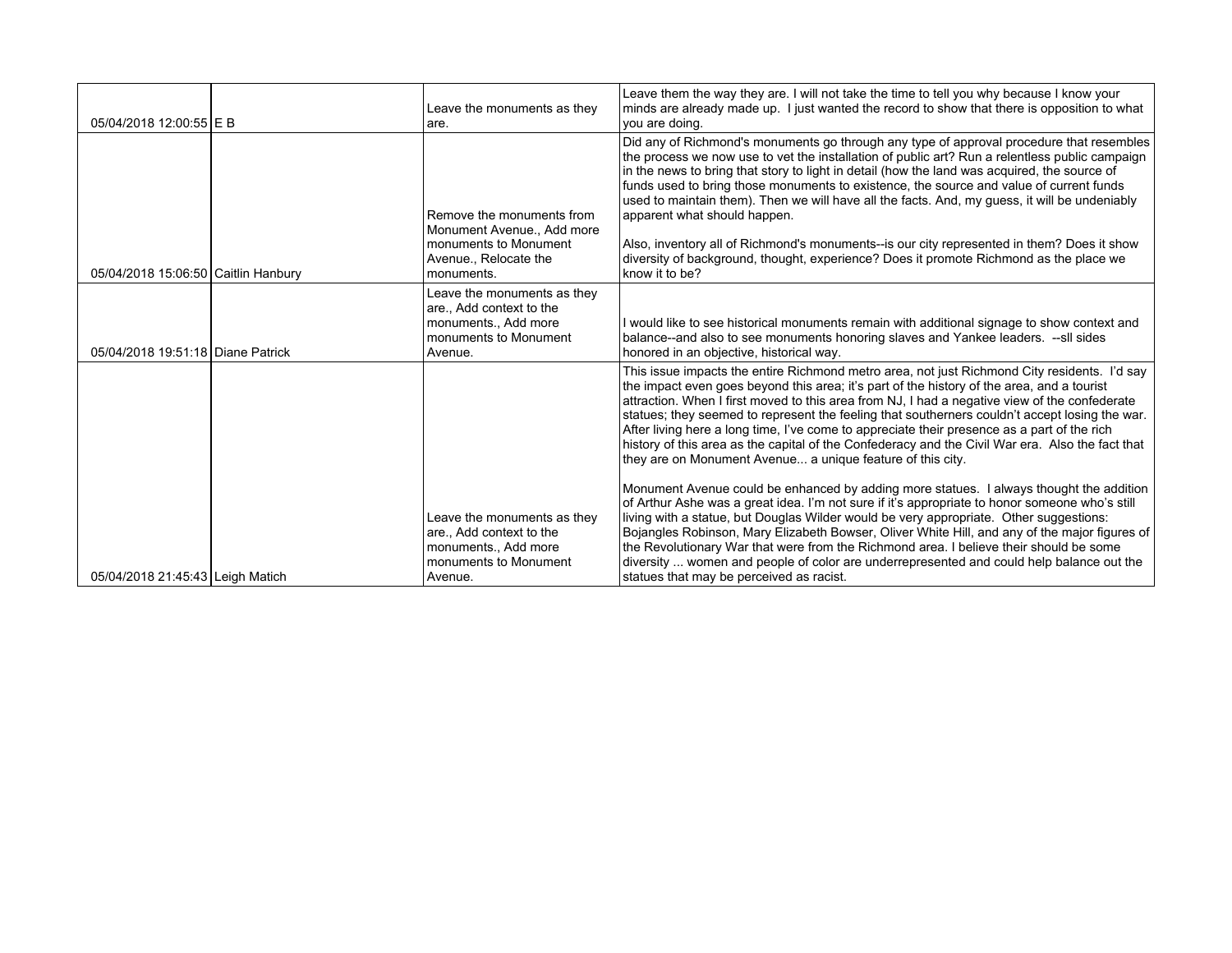|  |  | Dear Commission members:<br>My view on the Monument Avenue statues is to think in terms of what can we do to<br>EDUCATE and CREATE. EDUCATE by adding context to the monuments and adding<br>monuments to recognize slaves, abolitionists, prominent African Americans and civil rights<br>leaders. This effort has begun with the Maggie Walker monument and Brown's Island<br>Emancipation Monument that is in progress. In this way we build up rather than tear down.<br>However of equal importance is, I suggest, creation of "living" hubs of activities which educate<br>us about slavery (especially in Richmond but beyond too), the pain of the American Civil War<br>for all, and about prominent slaves and African Americans from Richmond and elsewhere.<br>As former President Obama stated with regard to plans for his Presidential Library Center:<br>"[CREATE] something that is alive, that is a hub of activity for the community, for the city"<br>U.S. News article by Gabrielle Levy, May 3, 2017. I suggest the following be created: |
|--|--|-----------------------------------------------------------------------------------------------------------------------------------------------------------------------------------------------------------------------------------------------------------------------------------------------------------------------------------------------------------------------------------------------------------------------------------------------------------------------------------------------------------------------------------------------------------------------------------------------------------------------------------------------------------------------------------------------------------------------------------------------------------------------------------------------------------------------------------------------------------------------------------------------------------------------------------------------------------------------------------------------------------------------------------------------------------------|
|  |  | 1. Create a sports and cultural corridor along the Boulevard to include a new state of the art<br>Arthur Ashe tennis facility and a new first rate indoor/outdoor track facility.* The cultural<br>assets and activities are already in place with the Science Museum, Children's Museum, the<br>Museum of Fine Arts and Virginia Museum of History and Culture. A sketch of a plan and<br>funding ideas are below.<br>*Note: Although not connected to the Monument Avenue statues, I urge that this sports<br>corridor also include a renovated or new ball park. Ideas for its funding are included below.<br>2. Create a Richmond Slave History Museum or a Museum of Slave History and Center to<br>Abolish Slavery Everywhere in the area where Gabriel was hanged and slaves were sold. A<br>sketch of a plan and funding ideas are below.<br>3. Create a Mini-Central Park and a "to go to" farmers market in the Bottom in around the<br>location of the once proposed ball park. A sketch of a plan and funding ideas are below.                      |
|  |  | Sketch Plans and Funding:<br>CREATE a Sports and cultural corridor - To the existing cultural assets provided by VMFA,<br>Virginia Museum of History & Culture, Children's Museum and Science Museum, add a new<br>state of the art Arthur Ashe tennis facility, new indoor/outdoor track facility together or<br>independently of the tennis facility, and a renovated or new ball park on the Boulevard, north<br>of Broad Street.<br>Connect all with pedestrian pathways and assure that existing or modified public<br>transportation is available. The pedestrian pathways could have time lines on various<br>historical events connected to Arthur Ashe, and other prominent Richmond and Metro-                                                                                                                                                                                                                                                                                                                                                        |
|  |  | Richmond sports figures, scientists, historians and artists as the paths near the cultural<br>facilities.<br>This idea could be a reality in a reasonable amount of time with discussions with the<br>appropriate folks. The tennis and track facilities could be used by Virginia Commonwealth<br>University, Virginia Union University and the University of Richmond as well as Richmond's<br>Public Schools and Department of Parks and Recreation. What great partnerships! To the<br>extent the facility had time and dates open, it could generate revenue from use for HS<br>tournaments or meets or even celebrity matches.                                                                                                                                                                                                                                                                                                                                                                                                                            |
|  |  | For the Sports and Cultural corridor – open funding discussions with the three metro area<br>colleges (VUU, VCU, U of Richmond), the City Department of Parks and Recreation, the City<br>Schools, Corporations, foundations, and individuals.<br>Funding: For the ball park - funding by the Squirrels, corporations, Metro Richmond<br>governments, and colleges nearby if they are able to have use of it.<br>IMAGINE: I can imagine Boulevard and Broad as a sports and cultural hub of activity for the<br>community, for the City and beyond with pedestrian access and existing public transportation<br>access.                                                                                                                                                                                                                                                                                                                                                                                                                                         |
|  |  | Sketch Plans and Funding<br>CREATE a Richmond Slave History Museum and/or a Museum of Slave History and Center<br>to Abolish Slavery Everywhere in and around the area where Gabriel was hanged and slaves<br>were sold.<br>Per a Richmond Times Dispatch article, Saturday October 7, 2017 it was reported that Ken<br>Storey "proposes  Richmond become the world headquarters for both telling the story of<br>slavery and leading the effort to abolish it [through the establishment of a Center to Abolish<br>Slavery Everywhere [C.A.S.E]". The editorial states that "Some estimates  place the                                                                                                                                                                                                                                                                                                                                                                                                                                                         |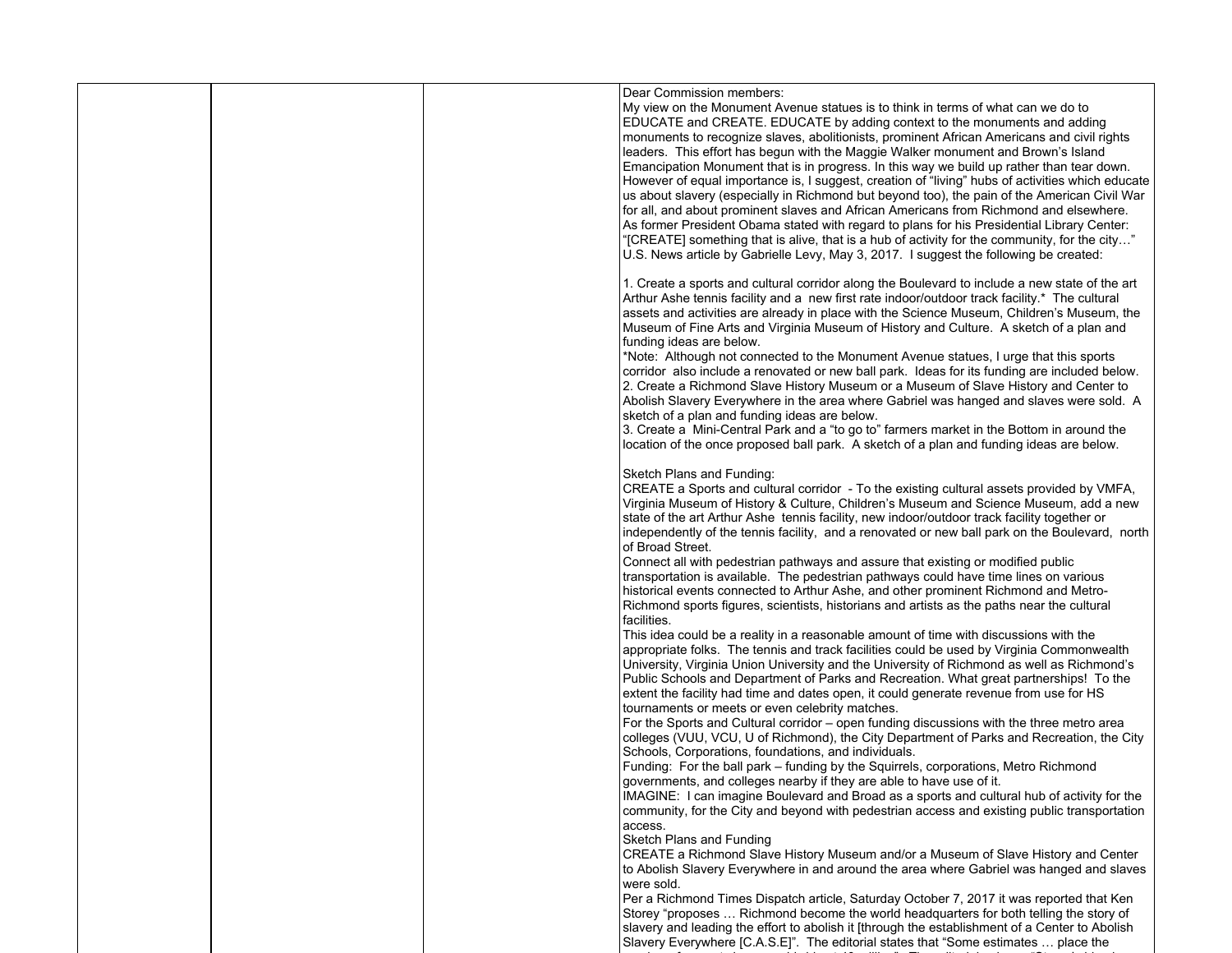| 05/05/2018 3:53:47 Steve Duresky        | Remove the monuments from<br>Monument Avenue., Add context<br>to the monuments., Relocate the<br>monuments. | These monuments to the leaders of a losing rebellion against the USA should not be held in a<br>position of honor and esteem, especially given the cause for which these rebels were fighting<br>- their states' rights to retain their slaves. Their presence is a blight and disgrace on the city<br>of Richmond and the United States.<br>They should be relocated to a museum environment - not to bury or hide the past, but so<br>that future generations can learn from it.                                                                                                                                                                                                                                                                                                                                            |
|-----------------------------------------|-------------------------------------------------------------------------------------------------------------|-------------------------------------------------------------------------------------------------------------------------------------------------------------------------------------------------------------------------------------------------------------------------------------------------------------------------------------------------------------------------------------------------------------------------------------------------------------------------------------------------------------------------------------------------------------------------------------------------------------------------------------------------------------------------------------------------------------------------------------------------------------------------------------------------------------------------------|
|                                         |                                                                                                             | Code of Virginia Section 15.2-1812. Memorials for War Veterans.                                                                                                                                                                                                                                                                                                                                                                                                                                                                                                                                                                                                                                                                                                                                                               |
| 05/05/2018 9:20:13 Daniel Myers         | Leave the monuments as they<br>are.                                                                         | If such are erected, it shall be unlawful for the authorities of the locality, or any other person<br>or persons, to disturb or interfere with any monuments or memorials so erected, or to prevent<br>its citizens from taking proper measures and exercising proper means for the protection,<br>preservation and care of same. For purposes of this section, "disturb or interfere with"<br>includes removal of, damaging or defacing monuments or memorials, or, in the case of the<br>War Between the States, the placement of Union markings or monuments on previously<br>designated Confederate memorials or the placement of Confederate markings or monuments<br>on previously designated Union memorials.                                                                                                          |
| 05/05/2018 12:58:15 Elsa Woodaman       | Add context to the monuments.,<br>Add more monuments to<br>Monument Avenue.                                 | Context can be added with plaques around the statues, by adding new monuments to the<br>leaders of the abolitionist movement and of slaves themselves- there are many, many<br>options- and even an audio tour that could be accessed on people's phones.                                                                                                                                                                                                                                                                                                                                                                                                                                                                                                                                                                     |
| 05/05/2018 13:36:38 Mary Burleigh       | Leave the monuments as they<br>are.                                                                         | Focus our tax dollars and our schools, hiring and retaining police and affordable housing.<br>You waste our dollars on renaming schools, funding craft beer, sponsor a rapid bus and<br>redskin training center all that do nothing to support our social issues in Richmond. Ask our<br>future, our children if they even know what the statues represent or if they care about the civil<br>war.                                                                                                                                                                                                                                                                                                                                                                                                                            |
| 05/05/2018 16:26:42 A Concerned Citizen | Leave the monuments as they<br>are.                                                                         | It is hypocritical to claim that the monuments on the avenue are an homage to slavery as they<br>do not actively depict enslavement. Furthermore, if we wish to rid ourselves of all things<br>which remind us of slavery, then we should be actively disassembling any and ALL reminders<br>of slavery, including any museums specifically dedicated to slavery. To do otherwise is to<br>present a significantly one-sided view of a large part of America's past.                                                                                                                                                                                                                                                                                                                                                          |
| 05/05/2018 19:20:25 Joel Zimmerman      | Add more monuments to<br>Monument Avenue.                                                                   | I'm all for adding monuments along the avenue to honor notable people in more recent<br>history, but I do not believe the monuments should be removed. Like it or not, we were the<br>capital of the confederacy and the monuments on display are an accurate representation of<br>what our city stood for at that time in our history. I think it's amazing to live in a country where<br>people can rebel against their country, lose a war, and still be permitted to keep keep and<br>display artifacts that tell that story. The future is upon us and the world has changed, so erect<br>new statues to display where we are now for future generations. Don't remove the<br>representation of what our ancestors thought was so important in their time. It's their story.                                             |
| 05/05/2018 21:43:50 Candace Thompson    | Remove the monuments from<br>Monument Avenue.                                                               | Tear them down. Confederate flags hang throughout rural Virginia as a symbol of hate and<br>racism. The intent of those flags is clear. It is shameful to come home to my city and see the<br>permanent symbols of hate near my home.                                                                                                                                                                                                                                                                                                                                                                                                                                                                                                                                                                                         |
| 05/05/2018 22:53:25 Douglas Leake       | Leave the monuments as they<br>l are.                                                                       | Please look around the city when y'all are down in it. Every direction that is looked apond is<br>part of the confederatecy. Ask people what is Richmond known for and you will be told "The<br>capital of the confederatecy". The monuments only represent what this city is. Ask Andrew<br>Young what he did when he was the mayor of Atlanta. Richmond should show all the history<br>of the city from slavery, the civil war, and the achievements that the city has overcame to be<br>where it is. People say that it's our heritage, BUT I say it's our southern culture and no one<br>can change the culture of a person. By no means, no one should, so the pro confederate<br>people need to except the slavery monuments when their built as the non confederate people<br>should except the monuments as they are. |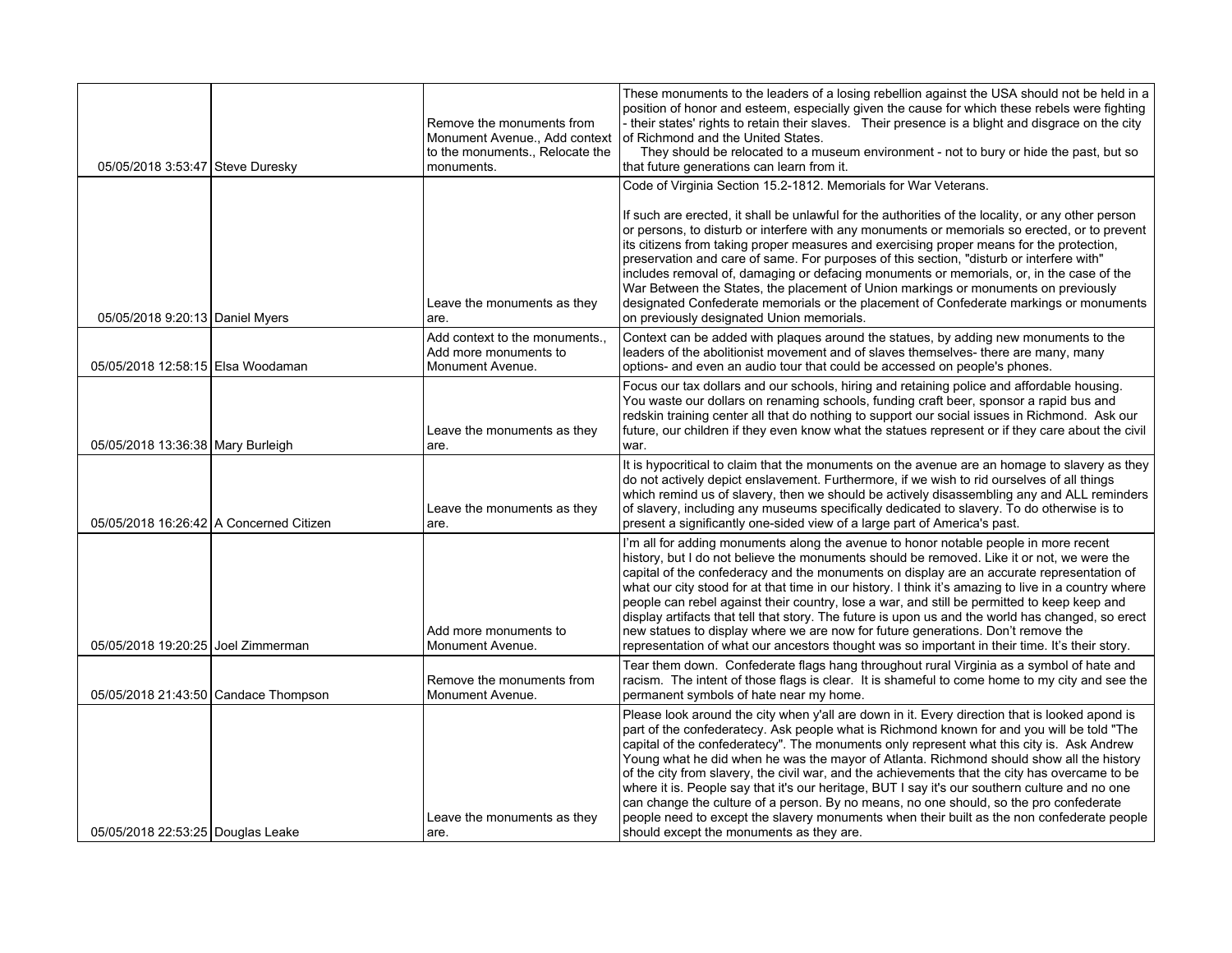|                                        | Leave the monuments as they                                                                 | I am a transplanted Californian. As such I do not share the passions on the topic that many<br>Native Virginians do. However I find it troubling that we would even consider tearing up these<br>historical artifacts simply because some present day citizens impose their 21 century world<br>view on 19th century events. |
|----------------------------------------|---------------------------------------------------------------------------------------------|------------------------------------------------------------------------------------------------------------------------------------------------------------------------------------------------------------------------------------------------------------------------------------------------------------------------------|
| 05/06/2018 11:08:18 Dan Tomlinson      | are., Add context to the<br>monuments.                                                      | To them I would ask the following question: "Less that five percent of those who fought for the<br>South were slave owners, what were the other 95% fighting for?"                                                                                                                                                           |
| 05/06/2018 14:42:45 Jenna Bernstein    | Leave the monuments as they<br>are.                                                         | Please do not purge our history or revise the truth of the money instigating war that caused<br>so many American Deaths- we must respect the dead! Period and I represent the 12<br>thousand Jewish American Veterans who served and died for the Confederacy-                                                               |
| 05/06/2018 14:48:12 Samuel Fontenot    | Leave the monuments as they<br>are.                                                         | Leave them alone                                                                                                                                                                                                                                                                                                             |
| 05/06/2018 15:12:28 Jason Scott        | Leave the monuments as they<br>are., Add more monuments to<br>Monument Avenue.              | Leave the Monuments as they are. If anything put up more signs to educate that the<br>monuments are for honorable dead.                                                                                                                                                                                                      |
| 05/06/2018 22:24:44 J. Maurice Hopkins |                                                                                             | Your recently announced May 10th, 2018 Public Meeting at the Richmond Public Library<br>conflicts with the Mayor's Spring Fling Senior Prom at the Altria Center at the same time.<br>Can this be cancelled and rescheduled to another time?                                                                                 |
| 05/06/2018 22:33:24 Mary Mitchell      | Remove the monuments from<br>Monument Avenue., Add more<br>monuments to Monument<br>Avenue. | Let's move the confederate sta tues to a museum                                                                                                                                                                                                                                                                              |
|                                        |                                                                                             | Hi,                                                                                                                                                                                                                                                                                                                          |
|                                        |                                                                                             | Here is my proposal:                                                                                                                                                                                                                                                                                                         |
|                                        |                                                                                             | Remove the current confederate monuments and place them in a civil war/history museum<br>that can preserve the art and provide the proper context.                                                                                                                                                                           |
|                                        |                                                                                             | Leave the plinths that the statues were sitting on (and remove the plaques to the museum<br>setting)                                                                                                                                                                                                                         |
|                                        |                                                                                             | For at least one of the plinths request a call for rotating artists to install contemporary art<br>every year. This could be set up similar to the National Museum in London at Trafalgar<br>Square that has a rotating program for their 4th Plinth.                                                                        |
|                                        |                                                                                             | For the other plinths, use to set up contemporary art that will attract more visitors to a city that<br>has a burgeoning art program. Create a festival to celebrate the arts.                                                                                                                                               |
| 05/07/2018 11:00:25 Perry Matthews     | Remove the monuments from<br>monuments.                                                     | Monument Avenue., Relocate the Let's focus on art and not argue over people. Let's develop a bold inclusive plan going<br>forward.                                                                                                                                                                                           |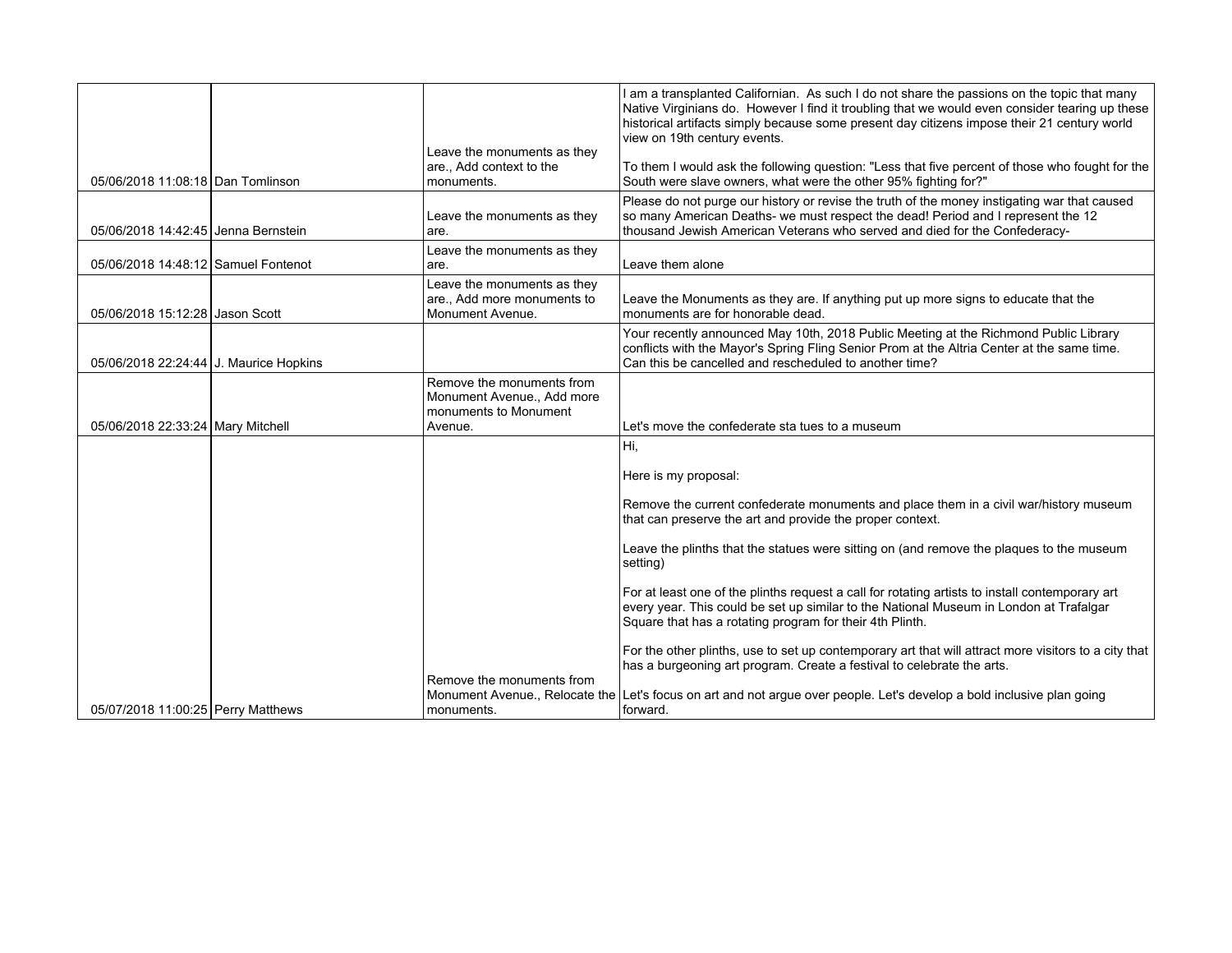|                                    |                                           | A SERIOUS PROPOSAL                                                                                                                                                                                                                                                                                                                                                                                                                                                                                                                                                                                                                                                                                                                                                                                                                                                                                                                                                                                                                                                                                                                                                                                                                                                                                                                                                                                                                                                                                                                                                         |
|------------------------------------|-------------------------------------------|----------------------------------------------------------------------------------------------------------------------------------------------------------------------------------------------------------------------------------------------------------------------------------------------------------------------------------------------------------------------------------------------------------------------------------------------------------------------------------------------------------------------------------------------------------------------------------------------------------------------------------------------------------------------------------------------------------------------------------------------------------------------------------------------------------------------------------------------------------------------------------------------------------------------------------------------------------------------------------------------------------------------------------------------------------------------------------------------------------------------------------------------------------------------------------------------------------------------------------------------------------------------------------------------------------------------------------------------------------------------------------------------------------------------------------------------------------------------------------------------------------------------------------------------------------------------------|
|                                    |                                           | The country is engaged in a vigorous and necessary debate about what to do with the<br>Monuments of the Confederacy.                                                                                                                                                                                                                                                                                                                                                                                                                                                                                                                                                                                                                                                                                                                                                                                                                                                                                                                                                                                                                                                                                                                                                                                                                                                                                                                                                                                                                                                       |
|                                    |                                           | "They belong in museums" is a common refrain. I propose that Monument Avenue located in<br>the, one time, Capitol of the Confederacy be designated as that Museum.                                                                                                                                                                                                                                                                                                                                                                                                                                                                                                                                                                                                                                                                                                                                                                                                                                                                                                                                                                                                                                                                                                                                                                                                                                                                                                                                                                                                         |
|                                    |                                           | Those localities that wish to relocate their statues could, upon review, erect them in<br>Richmond where they would become part of a well-curated and contextualized story depicting<br>the origins and demise of slavery as an institution and the bloody Civil War. It would serve as<br>a monument to the progress that we have made as a society.<br>These monuments of confederate soldiers could be joined with new ones of Nat Turner,<br>Harriet Tubman, Abraham Lincoln, Rosa Parks, John F Kennedy and Martin Luther King.                                                                                                                                                                                                                                                                                                                                                                                                                                                                                                                                                                                                                                                                                                                                                                                                                                                                                                                                                                                                                                       |
|                                    |                                           | I do not propose that these stand in a vacuum. There should be docent tours, large and<br>informative placards, lectures and remembrances.                                                                                                                                                                                                                                                                                                                                                                                                                                                                                                                                                                                                                                                                                                                                                                                                                                                                                                                                                                                                                                                                                                                                                                                                                                                                                                                                                                                                                                 |
| 05/07/2018 12:56:55 REID PIERCE    | Add context to the monuments.             | A necessary and constructive light on a dim chapter of American history.                                                                                                                                                                                                                                                                                                                                                                                                                                                                                                                                                                                                                                                                                                                                                                                                                                                                                                                                                                                                                                                                                                                                                                                                                                                                                                                                                                                                                                                                                                   |
| 05/07/2018 16:15:06 Cari Still     | Add more monuments to<br>Monument Avenue. | In order for our nation our communities and the world at large to grow is through creative<br>change. That requires art. It is my opinion as a daughter of the revolution and the south and<br>the north and almost every muster this nation has encountered. I have also recieved the<br>worst treatment we now by law can persecute with, on going target of the lavender scare, and<br>that is the rageing battle over sexuality, which is just the new form of power struggle from the<br>old form of power struggle because like it or not we will again be a free country. But not until<br>we learn the hard lessons of our collective history. I say add statutes to monument avenue<br>and honor the more than 300,000 lives that came through rva in chans. The vietnam war<br>memorial with the broken soldiers marching, well why not bronses in the the grand mall that<br>honor the literally millions that were subjugated for the riches some families in this area still<br>enjoy. There will be no healing with out truth. The only way to avoid repeating the sins of your<br>father is to truly understand where he as a human came up short. Save our lives our<br>childrens integrity save our nations dignity. Be the place that learns through art that healing<br>trumps every petty thing. Look around you and try and see this nation is filled with humans,<br>people, Find a way to represent this city that makes us all proud not that caters to any special<br>interest. It is the change we need. Are you brave enough to tell the truth? |
|                                    |                                           | History is history, it cannot be changed. Nobody alive today is affected by it, removing,<br>altering, adding to monument avenue is revisionist in the best case and outright idiotic to think                                                                                                                                                                                                                                                                                                                                                                                                                                                                                                                                                                                                                                                                                                                                                                                                                                                                                                                                                                                                                                                                                                                                                                                                                                                                                                                                                                             |
| 05/07/2018 18:44:07 Richard Harlow | Leave the monuments as they<br>are.       | one can erase it by moving it. If anyone today is offended by monument avenue they failed to<br>pay attention is school or were taught the wrong lesson.                                                                                                                                                                                                                                                                                                                                                                                                                                                                                                                                                                                                                                                                                                                                                                                                                                                                                                                                                                                                                                                                                                                                                                                                                                                                                                                                                                                                                   |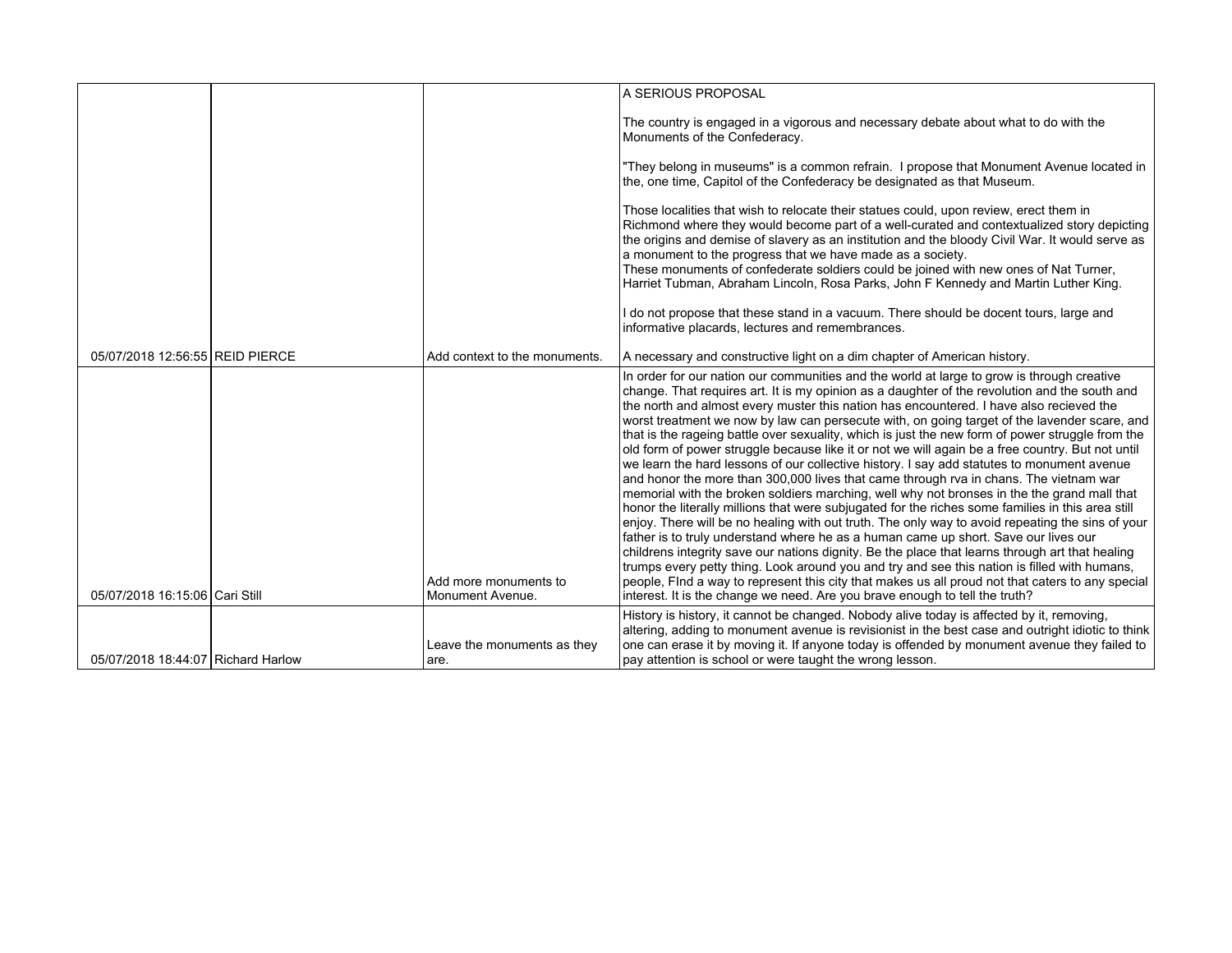| 05/08/2018 14:49:37 Ray Muhammad    | Remove the monuments from<br>Monument Avenue.                                  | Indigenous American Africans for the last 400 years have been under two types of<br>Oppression, physical bondage and psychological racial oppression. The 13th Amendment<br>abolished physical bondage but the language of phycological racial oppression continued<br>even to this day. False Concepts like mankind being divided into races and the European<br>possessing the Superior or white mind and the African possessing the inferior or black mind<br>have been institutionalized in education government and media and continues toperpetuate<br>that social cancer called racism. Everyone knows the only cure for cancer is removal of a<br>cancerous cells in this instance the words black and white and the false concept of race.<br>From a single pair male and female Allah has evolved Nations and tribes that we might know<br>each other. The United States is a nation of nation alities and tribes. The indigenous<br>American African after 400 years of bondage Allah has evolved a new tribe with its own<br>culture that's reflective of all that it had to endure as a people in America. In 2019 it will Mark<br>400 years since the arrival of the first angolans into the Jamestown Colony. Our tribe<br>now numbers over 50 million, America's Cash Flow in a plantation economy, the indigenous<br>American Africans people's history is a sacred one what happened by permission of Allah<br>and like when He raised up Moses to lead the children of Israel out of bondage from pharaoh<br>He has produced a generation of indigenous MuslimAmerican Africans speaking truth to<br>falsehood opening the door to psychological freedom. For theirt people. Removal of those<br>racist statues on Monument Avenue it's just one step. When truth comes falsehood vanishes. |
|-------------------------------------|--------------------------------------------------------------------------------|----------------------------------------------------------------------------------------------------------------------------------------------------------------------------------------------------------------------------------------------------------------------------------------------------------------------------------------------------------------------------------------------------------------------------------------------------------------------------------------------------------------------------------------------------------------------------------------------------------------------------------------------------------------------------------------------------------------------------------------------------------------------------------------------------------------------------------------------------------------------------------------------------------------------------------------------------------------------------------------------------------------------------------------------------------------------------------------------------------------------------------------------------------------------------------------------------------------------------------------------------------------------------------------------------------------------------------------------------------------------------------------------------------------------------------------------------------------------------------------------------------------------------------------------------------------------------------------------------------------------------------------------------------------------------------------------------------------------------------------------------------------------------------------------------------------|
| 05/09/2018 8:35:14 Jo White         | Relocate the monuments.                                                        | People say they want to preserve history, and that's OK but history is preserved in many<br>ways. I don't think we need to continue to preserve history by heroizing those who fought for<br>their rights to own other people. The statues were put there to show black people who was<br>still in charged even though they lost the war. The statues still being there in this day and age<br>only goes to confirm that a large portion of white people in this city still see us as less than<br>they are so they enjoy the message that the statues bring. The best message you could give<br>us right now is to remove the statues and place them in a museum. Let's condemn the<br>hatred, not continue to celebrate it. There are many white and black people who have done<br>positive things. Those are the people who should be put on Monument Avenue. If the city<br>can't pay for it, just like private citizens payed for the confederate statues, private citizens<br>would probably come up with the money to pay to have them removed given the option.                                                                                                                                                                                                                                                                                                                                                                                                                                                                                                                                                                                                                                                                                                                                        |
| 05/09/2018 8:38:10 Lisa Fleming     | Remove the monuments from<br>Monument Avenue.                                  | I was appalled when we moved here (from New Jersey) and saw the statues honoring the<br>Confederacy, with the token black man (Arthur Ashe) thrown in. The Confederacy is part of<br>our nation's history and should not be forgotten. However, we need to understand it and<br>learn from it, not honor it. The statues should be removed.                                                                                                                                                                                                                                                                                                                                                                                                                                                                                                                                                                                                                                                                                                                                                                                                                                                                                                                                                                                                                                                                                                                                                                                                                                                                                                                                                                                                                                                                    |
| 05/09/2018 8:41:04 George Crabb     | Leave the monuments as they<br>are.                                            | The monuments to the great men of Virginia's heroic past are not only perfect as they are.<br>But protected by state law. The communist agitation that always ends in division and conflict<br>is not welcome in our state.                                                                                                                                                                                                                                                                                                                                                                                                                                                                                                                                                                                                                                                                                                                                                                                                                                                                                                                                                                                                                                                                                                                                                                                                                                                                                                                                                                                                                                                                                                                                                                                    |
| 05/09/2018 8:46:47 Michael Herring  | Leave the monuments as they<br>are.                                            | Do not relocate any existing monument in the City of Richmond. Select new areas for<br>suggested monuments beyond those of Lee, Stuart, Davis Etc.                                                                                                                                                                                                                                                                                                                                                                                                                                                                                                                                                                                                                                                                                                                                                                                                                                                                                                                                                                                                                                                                                                                                                                                                                                                                                                                                                                                                                                                                                                                                                                                                                                                             |
| 05/09/2018 8:47:46 Martha Culpepper | Leave the monuments as they<br>are., Add more monuments to<br>Monument Avenue. | The avenue itself is full and with the improvement of the lee traffic circle, there are almost too<br>many sights.<br>I think tour guides could offer better explanation and as time goes on they can add content<br>that is relevant to the day and talk about past attitudes.<br>New meeting new monuments has always been a good idea, the avenue stretches a long<br>way. Also the boulevard on the axis is a beautiful place to expand and enhance. Columbus at<br>one end and another before the overpass and something in between.                                                                                                                                                                                                                                                                                                                                                                                                                                                                                                                                                                                                                                                                                                                                                                                                                                                                                                                                                                                                                                                                                                                                                                                                                                                                      |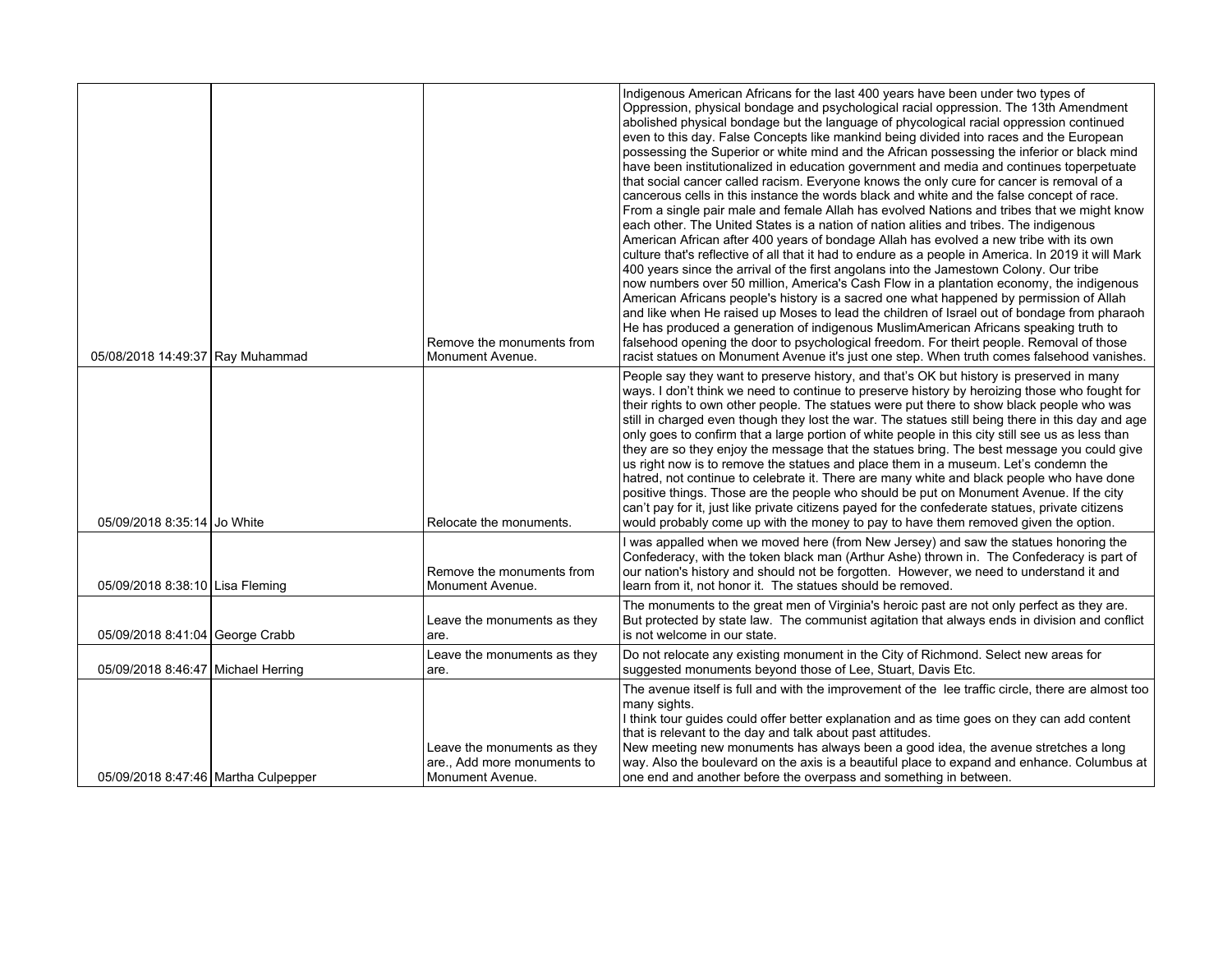| 05/09/2018 9:23:02 Claudia Brookman   | Remove the monuments from<br>Monument Avenue., Add context<br>to the monuments., Relocate the<br>monuments. | I grew up in Richmond and lived for a few years on Monument Ave. The Confederate<br>treasonous generals need to go. Put them down at the Civil War museum at Tredegar. Give<br>them some historical context but remove them from the public streets. Let's honor our diverse<br>local heroes - Edgar Allan Poe, Maggie Walker, Elizabeth Van Lew, Lila Valentine, Oliver Hill,<br>etc. There are so many wonderful people who did great things here. Let's get rid of our racist<br>past and seek to embrace and welcome EVERYONE.                                                                                                                                                                                                                                                                                                                                                                                                                                                                                                                                                                                                                                                                                                                                                                                                                                                                                                                                               |
|---------------------------------------|-------------------------------------------------------------------------------------------------------------|----------------------------------------------------------------------------------------------------------------------------------------------------------------------------------------------------------------------------------------------------------------------------------------------------------------------------------------------------------------------------------------------------------------------------------------------------------------------------------------------------------------------------------------------------------------------------------------------------------------------------------------------------------------------------------------------------------------------------------------------------------------------------------------------------------------------------------------------------------------------------------------------------------------------------------------------------------------------------------------------------------------------------------------------------------------------------------------------------------------------------------------------------------------------------------------------------------------------------------------------------------------------------------------------------------------------------------------------------------------------------------------------------------------------------------------------------------------------------------|
| 05/09/2018 9:28:20 Pamela Steele      | Leave the monuments as they<br>are.                                                                         | Leave our monuments alone !!! Stop the desecration of our history and heritage. My<br>ancestor's fought and died protecting Richmond!                                                                                                                                                                                                                                                                                                                                                                                                                                                                                                                                                                                                                                                                                                                                                                                                                                                                                                                                                                                                                                                                                                                                                                                                                                                                                                                                            |
| 05/09/2018 9:30:08 Heath Hyman        | Add context to the monuments.,<br>Add more monuments to<br>Monument Avenue.                                 | Add more Monuments and add more Context to the Existing Monuments, extending to city<br>limits at Staples Mill                                                                                                                                                                                                                                                                                                                                                                                                                                                                                                                                                                                                                                                                                                                                                                                                                                                                                                                                                                                                                                                                                                                                                                                                                                                                                                                                                                   |
| 05/09/2018 9:33:22   Katherine Weber  | Remove the monuments from<br>Monument Avenue., Add context<br>to the monuments., Relocate the<br>monuments. | I briefly looked through the submitted comments and I am deeply saddened by the number of<br>people who want to keep the monuments as they are. I want it to be clear (because I'm not<br>sure it was made clear in my previous submission) that I do NOT want these monuments kept<br>as they are on Monument Ave. These monuments do not represent history. Yes, there was<br>a war and these were generals in that war, but they were fighting for slavery and thankfully<br>they lost. Erecting huge monuments many years later was a way of glorifying a false narrative<br>that they were fighting for a different cause than they actually were. The context that must be<br>added needs to be bold, effective, and complete. My idea that I previously submitted was just<br>one possibility of attempting to meet in the middle by keeping them there but removing them<br>from their thrones of glory. I imagine it would be expensive but I think it would be interesting<br>to lay them on their sides underground and put a glass panel on top that visitors could walk<br>on. It would as I said before, attract people to stop and actually absorb the context. It would<br>provide the actual history that so many of these people claim they want to preserve. Keeping<br>them as they are is preserving a false history. We need to wipe the sleep from our eyes and<br>be willing to wake up and accept the ugly, unscrubbed version of our horrible history. |
| 05/09/2018 9:40:55   Kendall Sterling | Leave the monuments as they<br>are., Add more monuments to<br>Monument Avenue.                              | Although I am not a city resident, I am a resident of the Richmond metropolitan area, and as<br>such I feel I have to comment. I have had many friends come from out of state to see our city,<br>and invariably the very FIRST thing they want to see is Monument Avenue. And when they do<br>see it, they are awed and overwhelmed by its beauty. Monument is the only street in the U.S.<br>to be placed on the historic register. The entire reason it is on the register is the beauty of the<br>monuments. I am totally in favor of adding other monuments - Doug Wilder, a son of<br>Richmond and the first black governor in the U.S., certainly deserves to be there. But the<br>Confederate monuments, particularly the Lee monument, are beautiful works of art that<br>should remain. Removal would diminish our city to a state of pettiness. If we are all to march<br>forward as brothers and sisters, there must be acceptance on both sides. Leave the<br>monuments, and let's move forward by placing new ones - and in that way Monument Avenue<br>can tell the entire history of our city, not just part of it.                                                                                                                                                                                                                                                                                                                                              |
| 05/09/2018 9:57:48 Susan Hathaway     | Leave the monuments as they<br>are.                                                                         | Leave the monuments alone. No removal. No context.                                                                                                                                                                                                                                                                                                                                                                                                                                                                                                                                                                                                                                                                                                                                                                                                                                                                                                                                                                                                                                                                                                                                                                                                                                                                                                                                                                                                                               |
| 05/09/2018 10:39:47 Kenneth Daniel    | Leave the monuments as they<br>are., Add more monuments to<br>Monument Avenue.                              | This whole effort by minority Marxist Socialist Organizations is to destroy our History and<br>Religion. They will not be satisfied with just removal of Confederate Monuments, all<br>Monuments will have to be removed. They follow the instructions of Saul Alinsky's manual on<br>"Rules for Radicals" on how to overthrow our Federal Republic. Suggest putting any<br>decisions up to a vote of the people of Virginia by public referendum. After all you should be<br>subservient to your constituents who elected you to represent their wishes, not a small<br>minority of revolutionaries. You have a fiduciary responsibility to do represent all your<br>constituents who placed you in Public Office.                                                                                                                                                                                                                                                                                                                                                                                                                                                                                                                                                                                                                                                                                                                                                              |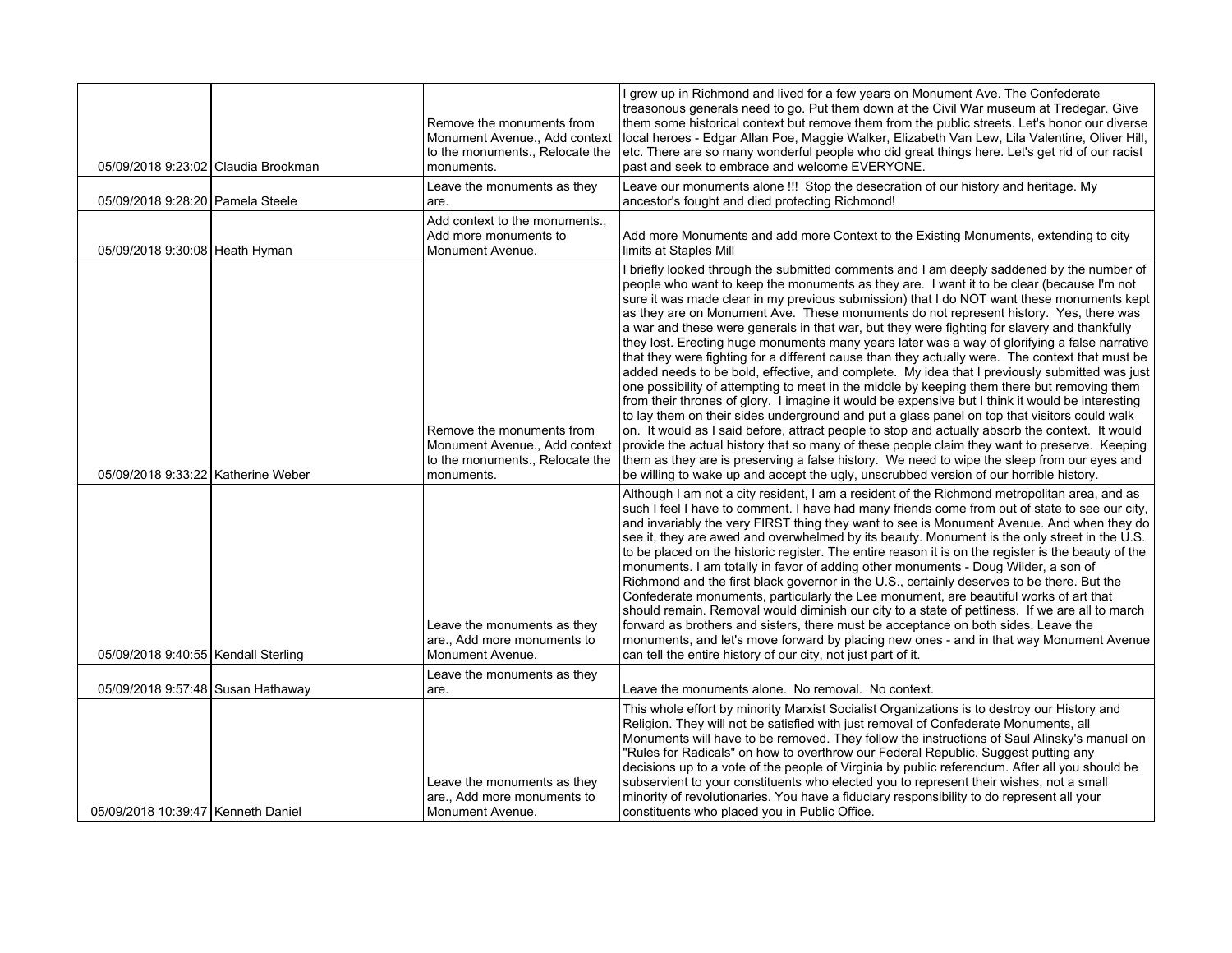|                                        |                                                                                                                     | A great number of our citizens have been swept up in the social fever of wanting to tear down<br>or remove various monuments. The mayor's original plan to add context along Monument                                                                                                                                                                                                                                                                                                                                                                                                                                                                                                                                                                                                                                                                                |
|----------------------------------------|---------------------------------------------------------------------------------------------------------------------|----------------------------------------------------------------------------------------------------------------------------------------------------------------------------------------------------------------------------------------------------------------------------------------------------------------------------------------------------------------------------------------------------------------------------------------------------------------------------------------------------------------------------------------------------------------------------------------------------------------------------------------------------------------------------------------------------------------------------------------------------------------------------------------------------------------------------------------------------------------------|
| 05/09/2018 10:52:36 Steven Hanna       | Add context to the monuments.                                                                                       | Ave. was reasonable and should be pursued.                                                                                                                                                                                                                                                                                                                                                                                                                                                                                                                                                                                                                                                                                                                                                                                                                           |
| 05/09/2018 10:57:53 Thomas Morris      | Leave the monuments as they<br>are.                                                                                 | Leave Monument Ave alone                                                                                                                                                                                                                                                                                                                                                                                                                                                                                                                                                                                                                                                                                                                                                                                                                                             |
| 05/09/2018 11:00:08 Raymond Rooks      | Leave the monuments as they<br>are.                                                                                 | The most beautiful part of Richmond is Monument Avenue. This historic beautiful area needs<br>to be left alone. Any move to change will result in blithe and boycotts of the city. Richmond<br>does not need this.                                                                                                                                                                                                                                                                                                                                                                                                                                                                                                                                                                                                                                                   |
| 05/09/2018 11:03:58 Jeannette Glasheen | Leave the monuments as they<br>are., Add context to the<br>monuments., Add more<br>monuments to Monument<br>Avenue. | Richmond is a wonderful city with many new residents, new businesses, and others wanting<br>to make it even better. Monument Avenue is one of the most visited places in the city, both<br>by residents and non residents We need for it to be diversified, but not destroyed. Leave the<br>monuments where they are. Consider adding some other well known non-whites to the<br>scene. Remember we do have the Black History Museum, Library of Virginia which hosts<br>non-white events, Diversity Richmond, and of course, Black History Month. The street could<br>easily accommodate 4 or 5 new statues. This would certainly add to the charm,<br>inclusiveness, and community interests. We can't change the past - we can direct the future.<br>Let's be a city that invites all, welcomes all, includes all; and let us do it in a way that is<br>peaceful. |
| 05/09/2018 11:07:17 Bob Morazes        | Leave the monuments as they<br>are.                                                                                 | These monuments are memories of the valiant soldiers who gave their lives for what they<br>believed in.<br>They were mostly farmers and loyal sons of Virginia, much like Robert E Lee. They believed<br>that the North had advantage of the South far too long. Secession was what was needed and<br>if it came to war, they defended the land they loved.<br>These monuments honor them and their sacrifice, not some white supremacy lies.<br>Please respect and honor the proud Virginians and leave the monuments as they are.<br>Thank you                                                                                                                                                                                                                                                                                                                     |
| 05/09/2018 11:10:04 Will Bonner        | Leave the monuments as they<br>are.                                                                                 | Leave monuments alone. Enough is enough!                                                                                                                                                                                                                                                                                                                                                                                                                                                                                                                                                                                                                                                                                                                                                                                                                             |
| 05/09/2018 11:10:21 Eric Brown         | Leave the monuments as they<br>are.                                                                                 | All culture and history should be preserved in orginal state and without opinionated context.                                                                                                                                                                                                                                                                                                                                                                                                                                                                                                                                                                                                                                                                                                                                                                        |
| 05/09/2018 11:10:31 Fred Wilhite       | Leave the monuments as they<br>are.                                                                                 | Stop Dividing folks!!!                                                                                                                                                                                                                                                                                                                                                                                                                                                                                                                                                                                                                                                                                                                                                                                                                                               |
| 05/09/2018 11:11:06 Mike Armistead     | Leave the monuments as they<br>are.                                                                                 | One of the most beautiful and Monumental Avenues in the Country. During last years<br>hurricane in Florida while walking the Avenue I came across a family who, while in Richmond<br>to stay out of the storms path were taking in the splendor of the Ave by touring the<br>monuments and even from that many states away were concerned about a commission to<br>modify or move these magnificent works. No better men to be found then these to grace our<br>City!                                                                                                                                                                                                                                                                                                                                                                                                |
|                                        |                                                                                                                     | You cannot CHANGE history by destroying it. That is what ISIS does. You also can NOT<br>judge one era by the standards of another.                                                                                                                                                                                                                                                                                                                                                                                                                                                                                                                                                                                                                                                                                                                                   |
| 05/09/2018 11:12:36 Debra Weidman      | Leave the monuments as they<br>are.                                                                                 | Leave our war memorials ALONE.                                                                                                                                                                                                                                                                                                                                                                                                                                                                                                                                                                                                                                                                                                                                                                                                                                       |
| 05/09/2018 11:16:46 C Schmidt          | Leave the monuments as they<br>are.                                                                                 | Stop tampering with history.                                                                                                                                                                                                                                                                                                                                                                                                                                                                                                                                                                                                                                                                                                                                                                                                                                         |
| 05/09/2018 11:17:24 Kathy Hause        | Leave the monuments as they<br>are.                                                                                 | Leave the monuments as they are                                                                                                                                                                                                                                                                                                                                                                                                                                                                                                                                                                                                                                                                                                                                                                                                                                      |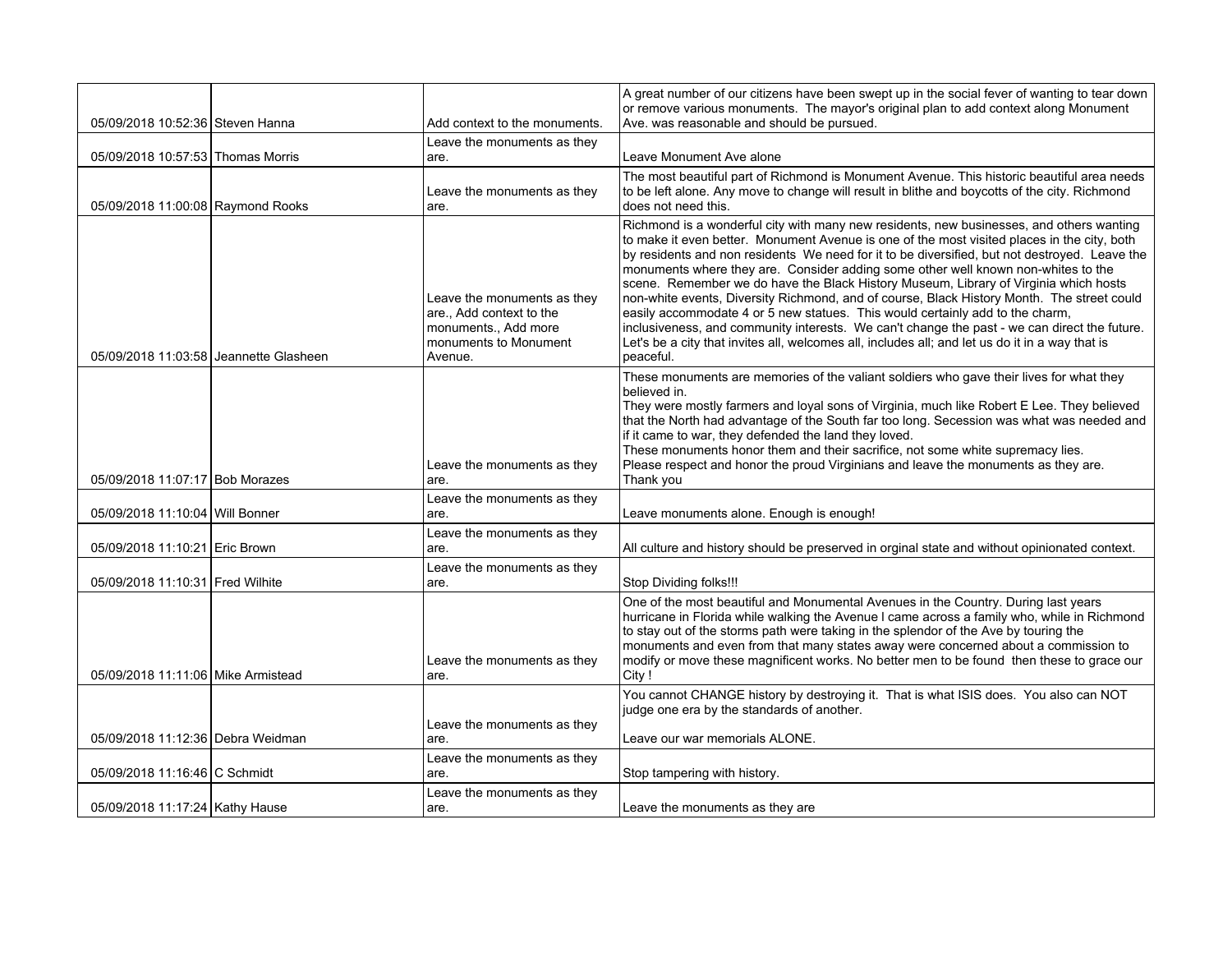| 05/09/2018 11:24:22 Antonio Carini     | Leave the monuments as they<br>are.                                          | You are only stirring up a fight where it does not presently exist. Why are you fanning the<br>flames of discontent. The only thing I can see is some people on city council trying to make<br>a name for themselves. Leave all of us alone . We all have to figure out how to live together<br>in this city and get along and we don't have a choice so y'all need to quit stirring up tensions<br>! Any change you attempt is starting a major fight between people that are at peace. |
|----------------------------------------|------------------------------------------------------------------------------|------------------------------------------------------------------------------------------------------------------------------------------------------------------------------------------------------------------------------------------------------------------------------------------------------------------------------------------------------------------------------------------------------------------------------------------------------------------------------------------|
|                                        |                                                                              | Do you want a Charlottesville-style confrontation in Richmond? Well, this is a sure way to get<br>it! Look at C'ville's loss of revenue and damaged reputation - Is THAT what the mayor wants<br>for Richmond?                                                                                                                                                                                                                                                                           |
| 05/09/2018 11:25:53 Trevlin Utz        | Leave the monuments as they<br>are.                                          | Mayor Stoney and his crew of Social Justice Warriors will bring more trouble and loss on us<br>all with their uneducated and disingenuous pandering - Leave Richmond's history alone,<br>PERIOD! The more you push people to believe as you do, the more they will resist you!                                                                                                                                                                                                           |
| 05/09/2018 11:27:01 Charles Whitman    | Leave the monuments as they<br>are.                                          | The monuments were there before I was born and should be there forever unchanged!                                                                                                                                                                                                                                                                                                                                                                                                        |
| 05/09/2018 11:29:58 Jenny Harris       | Leave the monuments as they<br>are.                                          | I am from Richmond, recently moved to Farmville for work. I believe history should be left as<br>is. These monuments didn't offend anyone until the liberal media and democrats decided to<br>make it a mission to destroy history. No matter who was right or wrong these men fought for<br>their homeland and should be recognized for that contribution.                                                                                                                              |
| 05/09/2018 11:33:13 Todd Kern          | Leave the monuments as they<br>are.                                          | Its wrong to judge yesterday by todays perspective! Also wrong to judge by a half true false<br>narrative, learn of the facts!                                                                                                                                                                                                                                                                                                                                                           |
| 05/09/2018 11:43:08 William Armstrong  | Leave the monuments as they<br>are Add context to the<br>monuments.          | Please do not remove this history from our beautiful city, and no more monuments are<br>needed                                                                                                                                                                                                                                                                                                                                                                                           |
| 05/09/2018 11:47:56 Brian Landrum      | Leave the monuments as they<br>are.                                          | As someone who lived on Monument Avenue for two years, I found great joy taking my<br>morning runs up and down the avenue. Monument Avenue is the oldest planned boulevard of<br>its kind still in existence. Removing the monuments would be a huge mistake. The current<br>social upheaval will not be solved by tearing down - it can only be solved by building up.                                                                                                                  |
| 05/09/2018 11:49:47 Brandon Carter     | Leave the monuments as they<br>are Add more monuments to<br>Monument Avenue. | The Monuments are national treasures. While these men fought against some ideas we now<br>cherish, they were complex people, just as we are today. They also had any number of<br>wonderful qualities, and both good and bad should be highlighted. Additionally, as our city's<br>story continues to grow, we should add more monuments, including those of people like An<br>Bui.                                                                                                      |
| 05/09/2018 11:50:03 Brenda McDonald    | Leave the monuments as they<br>are.                                          | Leave the monuments where they. The are historical treasures and works of art which don't<br>need a soul to explain them or a revisionist context attached.                                                                                                                                                                                                                                                                                                                              |
| 05/09/2018 11:53:29 Randy Jarreau      | Leave the monuments as they<br>are.                                          | Leave history alone. These are historical works of art that stand on their own, and no<br>additional context need be added. Use money that would be spent moving these on building<br>any new statues you desire - somewhere else.                                                                                                                                                                                                                                                       |
| 05/09/2018 11:54:40 Jonathan Varnell   | Leave the monuments as they<br>are.                                          | Leave the monuments as they are where they are.                                                                                                                                                                                                                                                                                                                                                                                                                                          |
| 05/09/2018 12:06:27 MARK CAMPBELL      | Leave the monuments as they<br>are.                                          | <b>LEAVE HISTORY ALONE!</b>                                                                                                                                                                                                                                                                                                                                                                                                                                                              |
| 05/09/2018 12:11:13 Jeff Barbour       | Leave the monuments as they<br>are.                                          | I like driving down Monument Avenue BECAUSE of the monuments. They are our history.<br>They complement the homes along Monument avenue. I'm sure some of the tourism in<br>Richmond is because of those monuments. My ancestors came to Virginia in 1635.                                                                                                                                                                                                                                |
| 05/09/2018 12:17:23 Stephanie Chandler | Leave the monuments as they<br>are.                                          | Do not remove the monuments. Do not add context. Unlike Mayor Stoney, most people can<br>read history and interpret it for ourselveswe don't need him to "explain" anything to us<br>except why this much time and money is being put into something this trivial in a city with<br>HUGE problems starting with understaffed schools, crime and homelessness.                                                                                                                            |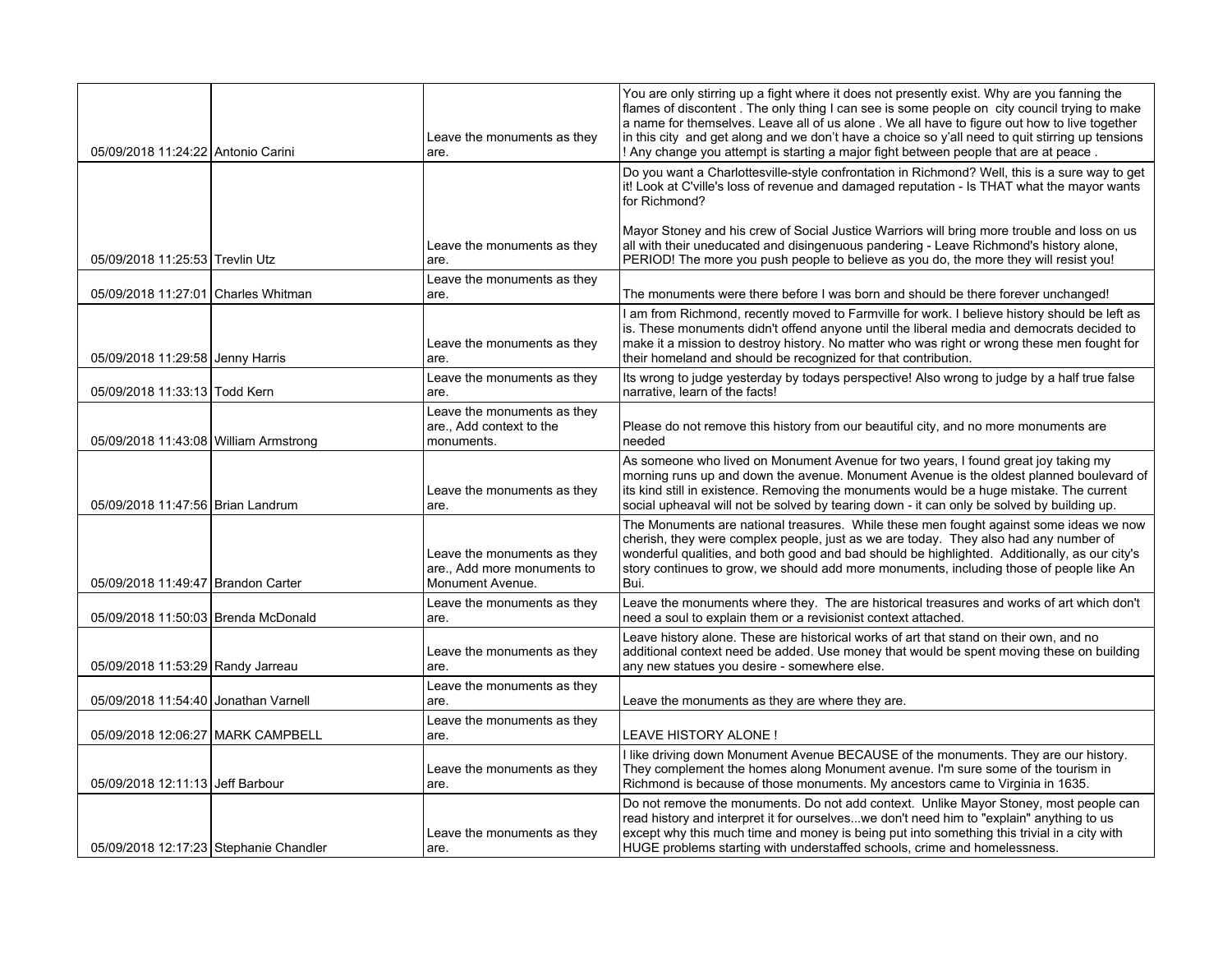|                                         | Leave the monuments as they         | The monuments in Richmond are for all Virginians; they are revered men of our past history<br>and should not be tampered with by the tiny individuals on the Richmond City Council--most<br>of whom are of doubtful United States origin--wogs, not Almericans; never served our<br>country in our armed forces, and use their position to cause diversiveness and malaise; bad                                                                                                                                                                                                                                                                                                                                                                                          |
|-----------------------------------------|-------------------------------------|--------------------------------------------------------------------------------------------------------------------------------------------------------------------------------------------------------------------------------------------------------------------------------------------------------------------------------------------------------------------------------------------------------------------------------------------------------------------------------------------------------------------------------------------------------------------------------------------------------------------------------------------------------------------------------------------------------------------------------------------------------------------------|
| 05/09/2018 12:21:35 Tom Cook            | are.                                | people. Yes, I served, and have personal decorations.                                                                                                                                                                                                                                                                                                                                                                                                                                                                                                                                                                                                                                                                                                                    |
| 05/09/2018 12:31:17 Dewey Barber        | Leave the monuments as they<br>are. | Leave them as they are. They are exquisite works of art                                                                                                                                                                                                                                                                                                                                                                                                                                                                                                                                                                                                                                                                                                                  |
| 05/09/2018 12:35:59 Capt Phil Walters   | Leave the monuments as they<br>are. | I have blood ancestors that DIED & SHED BLOOD upon Virginia soil in defense of Virginia.<br>Stop wasting time & money because COMMUNISTS (ANTIFA, BLM) are demanding such<br>stupid, divisive actions. Get a spine, learn history and STOP THIS BS NOW!                                                                                                                                                                                                                                                                                                                                                                                                                                                                                                                  |
| 05/09/2018 12:42:41 William Holt        | Leave the monuments as they<br>are. | No reason to do anything with the monuments as the are there to honor Virginians and those<br>that chose to honor Virginia during the Civil War.                                                                                                                                                                                                                                                                                                                                                                                                                                                                                                                                                                                                                         |
| 05/09/2018 12:44:12 Patrick Mulligan    | Leave the monuments as they<br>are. | Leave Monument Ave alone.<br>Quit trying to devide our City.<br>Help Richmond by attacking the high crime rate, not just ignoring it.                                                                                                                                                                                                                                                                                                                                                                                                                                                                                                                                                                                                                                    |
| 05/09/2018 12:45:18   Concerned Citizen | Leave the monuments as they<br>are. | Leave monuments alone                                                                                                                                                                                                                                                                                                                                                                                                                                                                                                                                                                                                                                                                                                                                                    |
| 05/09/2018 12:46:15 Lisa Bruner         | Leave the monuments as they<br>are. | Please leave the beautiful, historical monuments as they are. Thank you.                                                                                                                                                                                                                                                                                                                                                                                                                                                                                                                                                                                                                                                                                                 |
| 05/09/2018 12:48:53 David Irvin         | Leave the monuments as they<br>are. | Acknowledge all our forefathers                                                                                                                                                                                                                                                                                                                                                                                                                                                                                                                                                                                                                                                                                                                                          |
| 05/09/2018 12:50:42 Suzanne Townsend    | Leave the monuments as they<br>are. | I do not live in Richmond proper - I live in Chester. But I was born and raised in Richmond<br>and think that it is a travesty that anyone would even consider doing away with the<br>monuments on Monument Avenue. It would have a detrimental impact on the economy and<br>the residents of the Avenue, not to mention the tourism. A few people, who have been told<br>that they should be offended by the monuments, did not even pay any attention to them until<br>they were told to do so. The monuments were erected by sons and daughters of the<br>Confederate veterans and they were only trying to honor the veterans, not intimidate a race of<br>people. This "politically correct" act would have a definite negative impact on the City, my<br>hometown. |
| 05/09/2018 12:54:13 Meade Haufe         | Leave the monuments as they<br>are. | I cannot make the meeting this week, but I just wanted to show my support for preserving<br>Monument Ave. It is a wonderful place where people from all over the world come to visit. I<br>believe it would a grave mistake to alter it in any way. It is a historical landmark. I pray that<br>you will seek God's council on this, . and move to other matters which concern our city such<br>as poverty, crime, homelessness and, pot holes in our streets. Please do not remove our<br>statues. Monument Ave is a living museum and testament to our past. We can move on from<br>this and address issues that are actually important.                                                                                                                               |
| 05/09/2018 12:57:12 Betty Luck          | Leave the monuments as they<br>are. | The monuments are testaments to the people's love and admiration of Confederate heroes.<br>They were not put up with racist thoughts in mind, but as a means of memorializing beloved<br>heroes. That being said, there are other folks in Richmond and Virginia's history that are<br>deserving of monuments as well. If those are put up, they should be put in a separate place,<br>such as a park where they could be enjoyed. No monuments from past eras of our history<br>should be removed or have "modern" contexts added to them.                                                                                                                                                                                                                              |
| 05/09/2018 13:02:02 Randy Moore         | Leave the monuments as they<br>are. | LEAVE the monuments where they are .IF people don't like them DON'T LOOK at them.<br>How stupid can some people be ? I am so sick of all this statue, monument crap. It is a<br>JOKE. They have been there for over 120 + years and now idiots want to bitch. LEAVE<br>them alone and shut up about them!                                                                                                                                                                                                                                                                                                                                                                                                                                                                |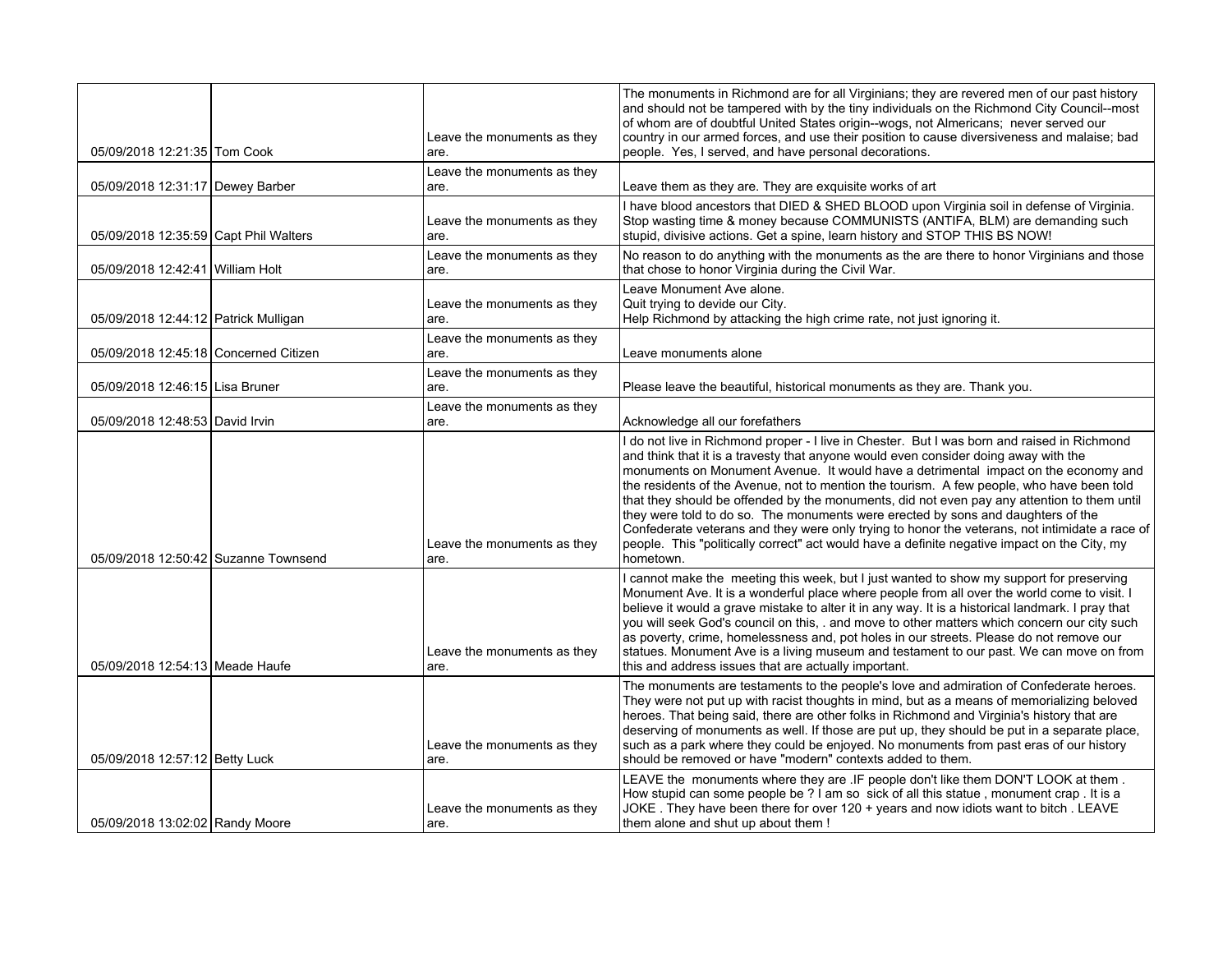|                                     |                                                                                                                     | "What a glorious world God Almighty has given us. How thankless & ungrateful we are, and<br>how we labor to mar his gifts." - Gen. Robert E. Lee                                                                                                                                                                                                                                                                                                                                                                                                                                                                                                                                                                                                                                                                                                                                                                                                                                                                                                                                                                                                                                                                                                                                                                                                                                                                    |
|-------------------------------------|---------------------------------------------------------------------------------------------------------------------|---------------------------------------------------------------------------------------------------------------------------------------------------------------------------------------------------------------------------------------------------------------------------------------------------------------------------------------------------------------------------------------------------------------------------------------------------------------------------------------------------------------------------------------------------------------------------------------------------------------------------------------------------------------------------------------------------------------------------------------------------------------------------------------------------------------------------------------------------------------------------------------------------------------------------------------------------------------------------------------------------------------------------------------------------------------------------------------------------------------------------------------------------------------------------------------------------------------------------------------------------------------------------------------------------------------------------------------------------------------------------------------------------------------------|
| 05/09/2018 13:03:49 Charles Carlson | Leave the monuments as they<br>are.                                                                                 | Yes, I can see why so many would want a monument to a man who held such thoughts<br>destroyed; it might remind us of just what kind of people we are and cause us to consider<br>what poor examples of humanity we are.                                                                                                                                                                                                                                                                                                                                                                                                                                                                                                                                                                                                                                                                                                                                                                                                                                                                                                                                                                                                                                                                                                                                                                                             |
| 05/09/2018 13:06:50 Myra McCain     | Leave the monuments as they<br>are.                                                                                 | My guests from other states normally want to tour Richmond to see Monument Avenue and<br>other civil war sites. I normally bring them for a day or weekend, spending tourist dollars in<br>your city. If you remove the monuments, we would likely go to another venue such as Virginia<br>Beach for the day or weekend. Those of us who love the monuments wonder why you would<br>want to destroy such a beautiful street? It seems stupid, in my view.                                                                                                                                                                                                                                                                                                                                                                                                                                                                                                                                                                                                                                                                                                                                                                                                                                                                                                                                                           |
| 05/09/2018 13:23:22 Roger Crane     | Leave the monuments as they<br>are.                                                                                 | These monuments are part of our heritage. To attempt to later them in any way, including<br>removal, is a slur and insult against those within the community who share this heritage. It is<br>a form of cultural genocide, something repugnant to all.                                                                                                                                                                                                                                                                                                                                                                                                                                                                                                                                                                                                                                                                                                                                                                                                                                                                                                                                                                                                                                                                                                                                                             |
| 05/09/2018 13:23:36 Gladys Ligon    | Leave the monuments as they<br>are.                                                                                 | They don,t heart anyone, leave them as they are.                                                                                                                                                                                                                                                                                                                                                                                                                                                                                                                                                                                                                                                                                                                                                                                                                                                                                                                                                                                                                                                                                                                                                                                                                                                                                                                                                                    |
| 05/09/2018 13:34:56 Fletcher Mayton | Leave the monuments as they<br>are.                                                                                 | Keep the monuments as they are, they honor the men who fought for state rights. They are<br>war veterans.                                                                                                                                                                                                                                                                                                                                                                                                                                                                                                                                                                                                                                                                                                                                                                                                                                                                                                                                                                                                                                                                                                                                                                                                                                                                                                           |
| 05/09/2018 13:36:40 Joe Lively      | Leave the monuments as they<br>are.                                                                                 | The very thought that anyone attempting to whitewash our true heritage by destruction of<br>historical monuments is offensive to me as a Virginia resident and U.S. Army veteran. These<br>monuments were set up to remember our Virginia veterans, who shed their blood in defense<br>of our Virginia soil. It is historical fact that some of them were white, some were black and<br>some of them were immigrants from afar. All were and are recognized by our Federal<br>government, as veterans. The presence of these monuments has brought significant,<br>international tourism, along with their money, to our Commonwealth. The very thought of<br>destroying them or removal to another site is both illogical and fiscally counterproductive. Any<br>political officer or party advocating destruction/removal of these monuments is publicly<br>demonstrating not only their historical ignorance, but unprecedented arrogance to advance a<br>personal agenda for creating hatred. If successful in their radical endeavors, they will surely<br>face the very real torment of conscience and protracted litigation for violation of Federal law.<br>Leave our monuments alone. Spend your efforts to make our Commonwealth known for<br>excellence in education, trade, caring for our veterans, feeding the helpless and stimulating<br>research into curing dread diseases at our health centers. |
|                                     | Leave the monuments as they<br>are., Add more monuments to                                                          |                                                                                                                                                                                                                                                                                                                                                                                                                                                                                                                                                                                                                                                                                                                                                                                                                                                                                                                                                                                                                                                                                                                                                                                                                                                                                                                                                                                                                     |
| 05/09/2018 13:43:52 Roberte Lee     | Monument Avenue.                                                                                                    | Leave the existing monuments as they are!!!! Add any you wish.                                                                                                                                                                                                                                                                                                                                                                                                                                                                                                                                                                                                                                                                                                                                                                                                                                                                                                                                                                                                                                                                                                                                                                                                                                                                                                                                                      |
| 05/09/2018 13:57:08 Jo Ann Fickling | Leave the monuments as they<br>are., Add context to the<br>monuments., Add more<br>monuments to Monument<br>Avenue. | As the Capitol City of the state we, all citizens of the state have to remember the history of<br>this state the good and the bad. You can't erase what happened in the past. Removing the<br>monument doesn't just make it go away.                                                                                                                                                                                                                                                                                                                                                                                                                                                                                                                                                                                                                                                                                                                                                                                                                                                                                                                                                                                                                                                                                                                                                                                |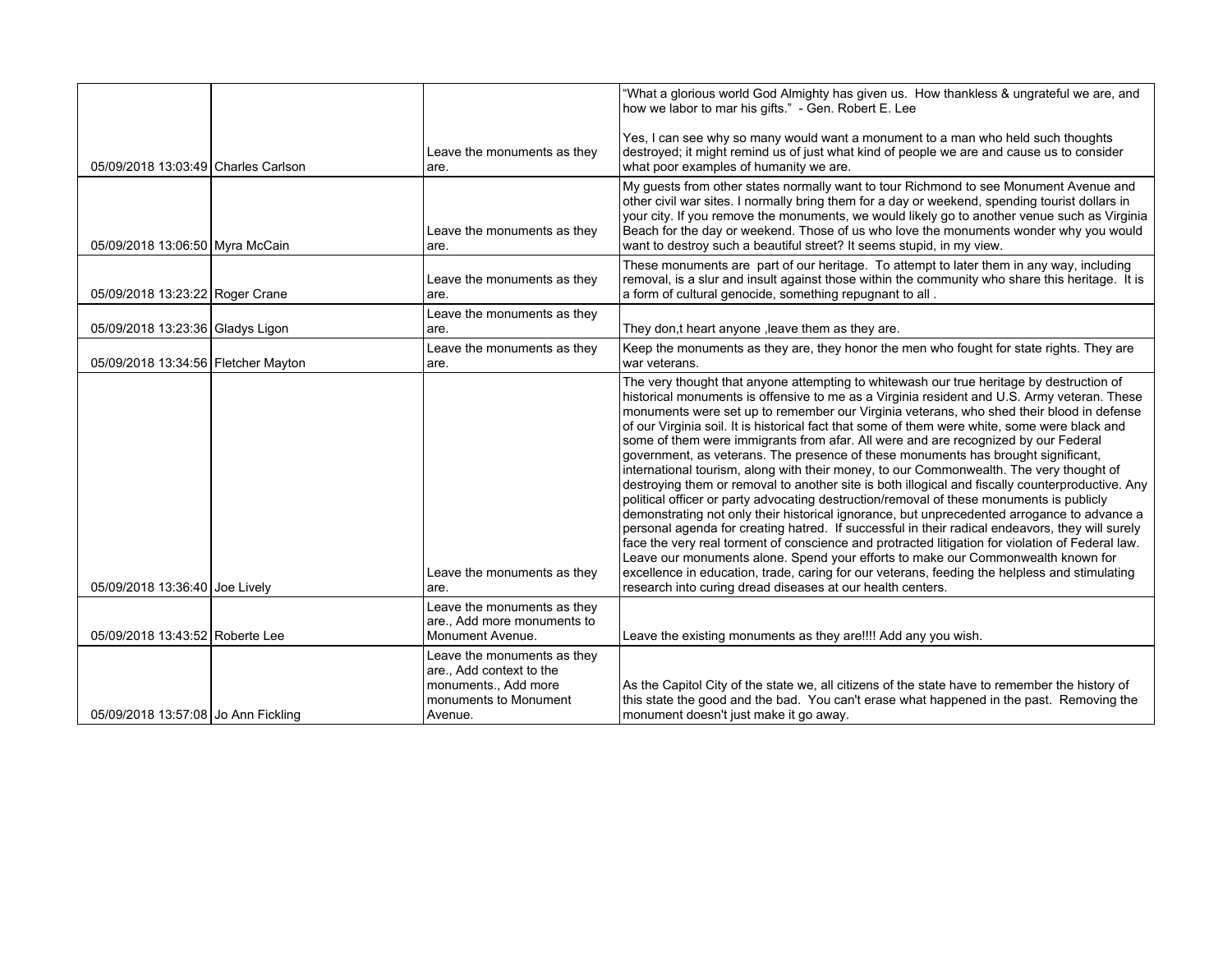| 05/09/2018 14:32:29 John Lee Cahoon | Leave the monuments as they<br>are., Add more monuments to<br>Monument Avenue.                                      | Comments so far seem to be nothing more than racial hatred, which will only increase if this<br>part of history is destroyed to appease a temporary view of history by an extremely ignorant<br>portion of our population.<br>Reviewing the commission's background, I have no illusions about their neutrality, that they<br>fully understand the buildup to the war and that they are not narrowly focused on sending<br>some message about slavery. We all understand its evils as did the founding fathers and later<br>Virginians so honored by these statues. Context reveals the seemingly inconsistencies until<br>further studied and one understands that they all wished to end slavery but could not find a<br>way that would not produce the social and economic disasters which we still deal with today.<br>Dr. Henry Brands, Professor Jack S Blanton Sr. Chair in History, U of Texas argues that only<br>a date be shown and then one must study the period to understand how and why the statues<br>got there. It was not as the hate mongers proclaim, in order to keep blacks subjugated or to<br>impose Jim Crow which actually began in the North. There were issues prior to the<br>Constitution that drove non-slave holders to rebel against what they regarded as a tyrannical<br>government<br>The monuments do not represent today's opinions or the political position of the citizens of<br>Richmond any more than does an MLK stature or any other so named edifice, represent my<br>position in its entirety. The monuments simply represent what some group of citizens believed<br>and chose to do at some point in history. We should editorialize and engage in vigorous<br>dialogue but not take down statures for a hateful revengeful reason.<br>As the statues come down do not forget to shout, Sig Heil and sing the Horst Wessel song<br>John Lee Cahoon |
|-------------------------------------|---------------------------------------------------------------------------------------------------------------------|------------------------------------------------------------------------------------------------------------------------------------------------------------------------------------------------------------------------------------------------------------------------------------------------------------------------------------------------------------------------------------------------------------------------------------------------------------------------------------------------------------------------------------------------------------------------------------------------------------------------------------------------------------------------------------------------------------------------------------------------------------------------------------------------------------------------------------------------------------------------------------------------------------------------------------------------------------------------------------------------------------------------------------------------------------------------------------------------------------------------------------------------------------------------------------------------------------------------------------------------------------------------------------------------------------------------------------------------------------------------------------------------------------------------------------------------------------------------------------------------------------------------------------------------------------------------------------------------------------------------------------------------------------------------------------------------------------------------------------------------------------------------------------------------------------------------------------------------------------------------------------------------------|
| 05/09/2018 14:35:53 George Gelner   | Leave the monuments as they<br>are.                                                                                 | Quit cowering to the few and leave the monuments be. They've been there for decades and<br>likely few have complained. How can these monuments offend anyone not alive during that<br>timeyou can't change history                                                                                                                                                                                                                                                                                                                                                                                                                                                                                                                                                                                                                                                                                                                                                                                                                                                                                                                                                                                                                                                                                                                                                                                                                                                                                                                                                                                                                                                                                                                                                                                                                                                                                   |
| 05/09/2018 14:51:50 JC Hale         | Leave the monuments as they<br>are., Add context to the<br>monuments., Add more<br>monuments to Monument<br>Avenue. | It is against the law to remove or desecrate National War Memorials.                                                                                                                                                                                                                                                                                                                                                                                                                                                                                                                                                                                                                                                                                                                                                                                                                                                                                                                                                                                                                                                                                                                                                                                                                                                                                                                                                                                                                                                                                                                                                                                                                                                                                                                                                                                                                                 |
| 05/09/2018 14:52:43 Winnie Rymer    | Leave the monuments as they<br>are.                                                                                 | Please leave history alone.I do feel we can add other monuments on Monument Ave Doug<br>Wilder, Maggie Walker a confederate black soldier Emily Winfrey                                                                                                                                                                                                                                                                                                                                                                                                                                                                                                                                                                                                                                                                                                                                                                                                                                                                                                                                                                                                                                                                                                                                                                                                                                                                                                                                                                                                                                                                                                                                                                                                                                                                                                                                              |
| 05/09/2018 15:06:59 Anne Repp       | Leave the monuments as they<br>are., Add context to the<br>monuments.                                               | Add context. Using bricks made by slaves, and with slaves' names carved on them, pave<br>the grass around the Robert E. Lee statue. A small marker could point out their<br>significance and also where the online interpretation could be found (see below).<br>Provide online context -- in fact, a digital historical tour--to each statue through our<br>cellphones. Oral and visual history that is easily accessible and brief, but pointing to where<br>each listener could get more info if they wanted.<br>The history of slavery in Richmond should be remembered at the Lumpkin Jail site.<br>City money should be spent on the Richmond City Schools, not moving statues. Our schools<br>are our outward symbol of the racial climate today-- and they should be a tribute to the<br>distance we have come. Our statues are an outward symbol of our attitude over 100 years<br>ago, a reminder of our historical racial prejudices. Taking down a statue won't change<br>anything -- improving our schools will!!!                                                                                                                                                                                                                                                                                                                                                                                                                                                                                                                                                                                                                                                                                                                                                                                                                                                                      |
| 05/09/2018 15:17:48 Tamara Yahley   | Leave the monuments as they<br>are.                                                                                 | <b>Confederate Lives Matter</b>                                                                                                                                                                                                                                                                                                                                                                                                                                                                                                                                                                                                                                                                                                                                                                                                                                                                                                                                                                                                                                                                                                                                                                                                                                                                                                                                                                                                                                                                                                                                                                                                                                                                                                                                                                                                                                                                      |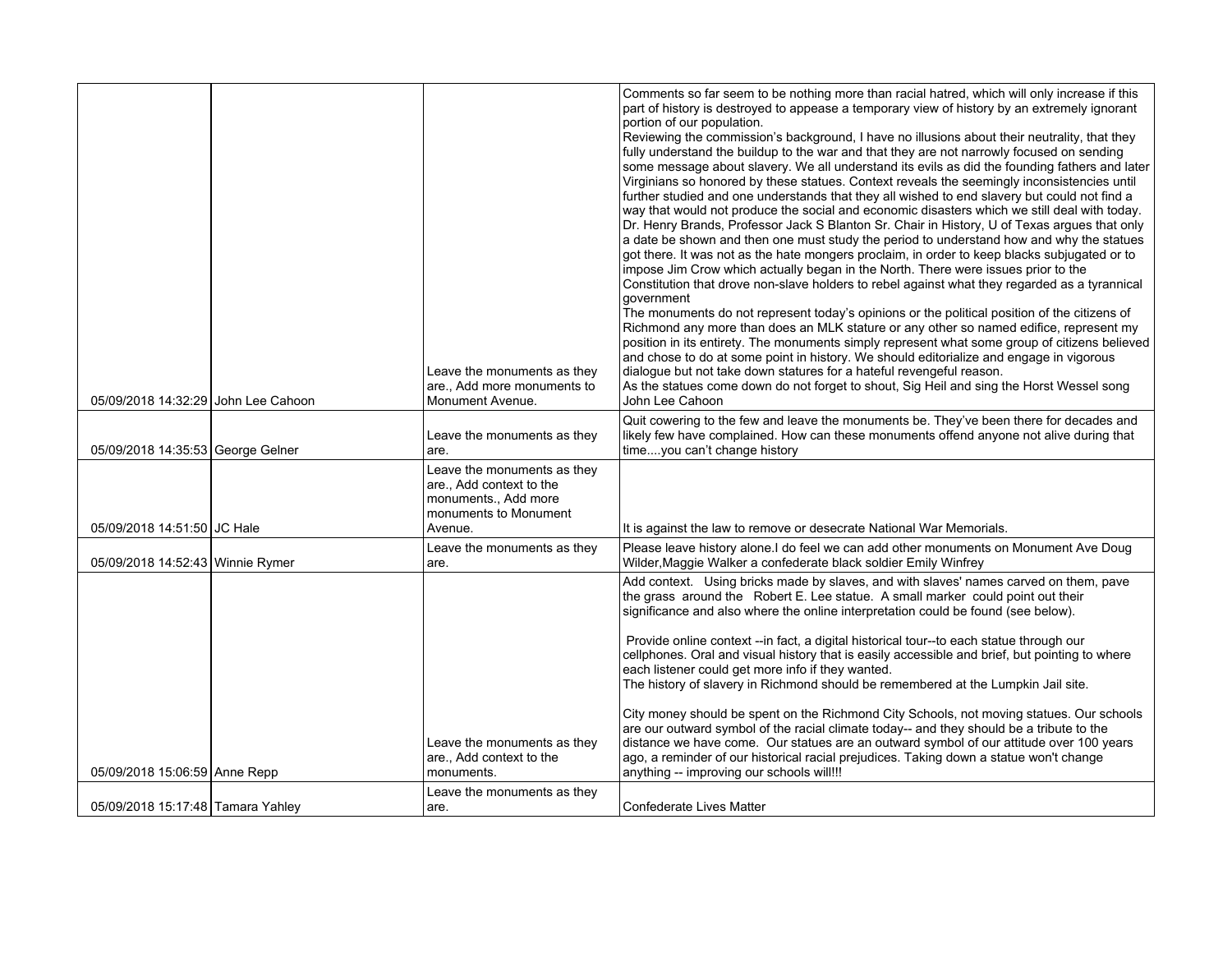| 05/09/2018 15:33:29 TERRY SMITH       |                                         | Leave the monuments as they<br>are., Add more monuments to<br>Monument Avenue. | No relocation of ANY Confederate Monument in fact I recommend that the city of Richmond<br>ADD MORE of the same type of monument, with context explaining the REAL reason for<br>honoring these men who helped to form<br>an important portion of today's Southern history. Whether you agree with it or not, it's the<br>TRUTH & it should be told.                                                                                                                                                                                                                                                                                                                                                                                                                                                                                                                                                                                                                                              |
|---------------------------------------|-----------------------------------------|--------------------------------------------------------------------------------|---------------------------------------------------------------------------------------------------------------------------------------------------------------------------------------------------------------------------------------------------------------------------------------------------------------------------------------------------------------------------------------------------------------------------------------------------------------------------------------------------------------------------------------------------------------------------------------------------------------------------------------------------------------------------------------------------------------------------------------------------------------------------------------------------------------------------------------------------------------------------------------------------------------------------------------------------------------------------------------------------|
|                                       |                                         | Leave the monuments as they                                                    |                                                                                                                                                                                                                                                                                                                                                                                                                                                                                                                                                                                                                                                                                                                                                                                                                                                                                                                                                                                                   |
| 05/09/2018 15:49:39   H D Campbell    |                                         | are.                                                                           | The monuments are proper and should remain as they are.                                                                                                                                                                                                                                                                                                                                                                                                                                                                                                                                                                                                                                                                                                                                                                                                                                                                                                                                           |
| 05/09/2018 15:52:11 Ronald Ammons     |                                         | Leave the monuments as they<br>are.                                            | You cannot change history the war wasn't about slavery it was about the right of secession<br>.you only create animosity by continuing such activity .slavery was an anathema by 1860.<br>and educated people knew it                                                                                                                                                                                                                                                                                                                                                                                                                                                                                                                                                                                                                                                                                                                                                                             |
| 05/09/2018 15:53:29 Alison Katzman    |                                         | Leave the monuments as they<br>are.                                            | Enough with the vitriol. This destruction by the left is not going to stop with Confederate<br>monuments. It has already spread to vandalism against many notable American historical<br>figures' statues.                                                                                                                                                                                                                                                                                                                                                                                                                                                                                                                                                                                                                                                                                                                                                                                        |
| 05/09/2018 15:54:48 Forrest Young     |                                         | Add context to the monuments<br>Relocate the monuments.                        | Unless a prominent message is added to each and every confederate statue on Monument<br>Avenue detailing the full and true nature of their history, similar to the content of mayor Mitch<br>Landrieu's speech regarding New Orleans' statues, they ought to be relocated to a museum<br>where they should be accompanied by such contextual analysis. The public, now and future,<br>deserves to be made aware of how these sculptures of stone have been a source of pain to<br>the persecuted and of pride to the racially prejudiced. As lies that are passed down find their<br>echoes in these mute statues, the latter group will continue to misinterpret treason and mass-<br>murder for heroism and gallantry. Educate in place or relocate where the same can done<br>elsewhere. Stop the decades long pretense that our entire city and its visitors should<br>involuntarily honor those who would have had us all enslaved to ideals of which are racist,<br>unpatriotic, and wrong. |
| 05/09/2018 15:55:39 Melissa Harl      |                                         | Remove the monuments from<br>Monument Avenue.                                  | Richmond should not continue honoring people whose main claim to fame is that they fought<br>in defense of the institution of slavery, the root cause of the Civil War. Tell their story in a<br>museum, not in our public spaces. The people of Richmond deserve better. Turn the land into<br>green spaces for all to enjoy.                                                                                                                                                                                                                                                                                                                                                                                                                                                                                                                                                                                                                                                                    |
| 05/09/2018 15:55:50 Ronald Ammons     |                                         | Leave the monuments as they<br>are.                                            | That war wasn't about slavery more about the right of secession slavery was an anathema<br>by 1860                                                                                                                                                                                                                                                                                                                                                                                                                                                                                                                                                                                                                                                                                                                                                                                                                                                                                                |
|                                       | 05/09/2018 16:10:20 Elizabeth Fessenden | Add context to the monuments.                                                  | Donate all Civil War monuments to the National Park Service, or American Civil War<br>Museum. Let the museum provide context both within the main museum/NPS site as well as<br>at each monument.                                                                                                                                                                                                                                                                                                                                                                                                                                                                                                                                                                                                                                                                                                                                                                                                 |
| 05/09/2018 16:29:41 Steve Smith       |                                         | Leave the monuments as they<br>are.                                            | These monuments represent Honorable and Godly people who need to be remember for<br>what they tried to accomplish for their cause; and their cause WAS NOT white supremacy or<br>to enslave people but just to be left alone from a tyrannical Federal Government who<br>trampled all over our sacred Constitution. These statues serve to remind people of the city's<br>rich and diverse history. It would be an injustice to Americans and an important part of our<br>American history to alter their sites in any way. Thank you for the opportunity for me to<br>express my opinions.                                                                                                                                                                                                                                                                                                                                                                                                       |
| 05/09/2018 16:46:39 Jerry Keathley    |                                         | Leave the monuments as they<br>are.                                            | The monuments are an important part of the history of our country and should be left as they<br>are to help future generations understand the good and the bad about it.                                                                                                                                                                                                                                                                                                                                                                                                                                                                                                                                                                                                                                                                                                                                                                                                                          |
| 05/09/2018 16:49:15 Tom Lavin         |                                         | Leave the monuments as they<br>are.                                            | Leave the Monuments EXACTLY as they are. This effort is insulting to true history and a<br>waste of time and taxpayer dollars.                                                                                                                                                                                                                                                                                                                                                                                                                                                                                                                                                                                                                                                                                                                                                                                                                                                                    |
| 05/09/2018 16:56:01 Charlotte Clinger |                                         | Leave the monuments as they<br>are.                                            | The avenue is beautiful and one of the reasons It is unnecessary divisiveness to even<br>consider moving these beautiful monuments which add to the beauty and history of<br>Richmond. There already has been a welcome addition to the avenue with the statue of<br>Arthur Ashe.                                                                                                                                                                                                                                                                                                                                                                                                                                                                                                                                                                                                                                                                                                                 |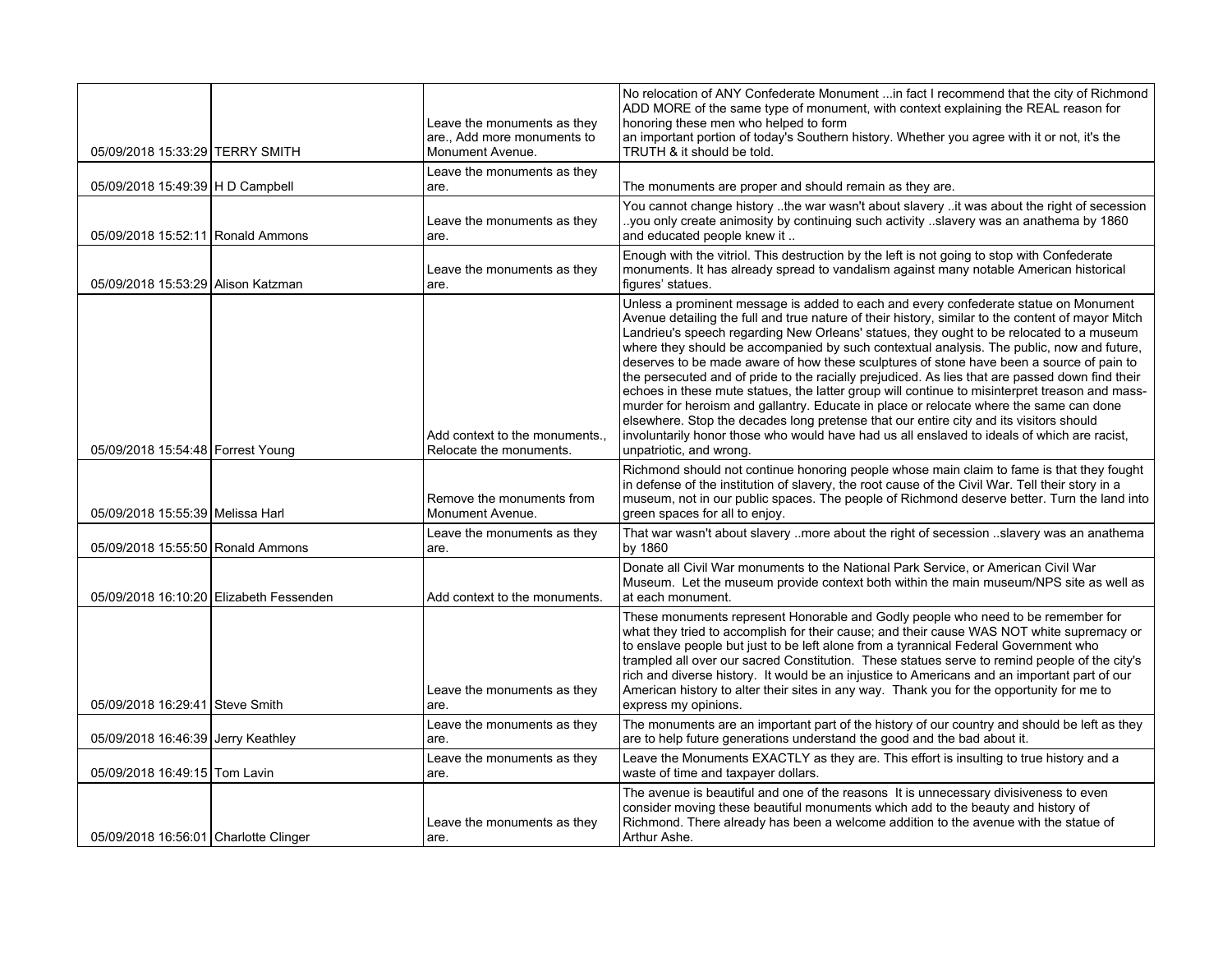| 05/09/2018 16:57:06 Robert Bullock   | Leave the monuments as they<br>are., Add more monuments to<br>Monument Avenue. | Me dear, We have always admired those brave men on Monument who fought the War for<br>Southern Independence so that ALL could be free. Perhaps another street for our beloved<br>Uncle Remus, Aunt Jemima & Little Black Sambo. We love them as well.                                                                                                                                                                                                                                                                        |
|--------------------------------------|--------------------------------------------------------------------------------|------------------------------------------------------------------------------------------------------------------------------------------------------------------------------------------------------------------------------------------------------------------------------------------------------------------------------------------------------------------------------------------------------------------------------------------------------------------------------------------------------------------------------|
| 05/09/2018 17:14:49 Copeland Casati  | Add context to the monuments.,<br>Add more monuments to<br>Monument Avenue.    | I would love to see all voices and context without destroying or moving at great expense. I<br>wonder if a light installation / 3D images + creative signage and icons might tell a better story<br>cost effectively. Use Richmond's creativity, partner with VCU / design agencies. Adding new<br>monuments would help.                                                                                                                                                                                                     |
| 05/09/2018 17:20:12 Copeland Casati  |                                                                                | I suggest you remove names and addresses when publishing submissions on the internet,<br>thanks!                                                                                                                                                                                                                                                                                                                                                                                                                             |
| 05/09/2018 17:23:32 Martha Winesette | Leave the monuments as they<br>are., Add more monuments to<br>Monument Avenue. | Leave the monuments where they are. It's our heritage.                                                                                                                                                                                                                                                                                                                                                                                                                                                                       |
| 05/09/2018 17:23:41 John Whitley     | Leave the monuments as they<br>are.                                            | These are works of art and a great tourist attraction. Please do not remove the monuments.                                                                                                                                                                                                                                                                                                                                                                                                                                   |
|                                      |                                                                                | It is a travesty of intelligent leadership to waste time and resources of the City and its<br>residents with this bowing to the demands of hate groups that seek to destroy America by<br>erasing these monuments of hugely historical events.                                                                                                                                                                                                                                                                               |
| 05/09/2018 17:28:51 Hugh Conway      | Leave the monuments as they<br>are.                                            | The Civil War took place in the evolution of America as a nation, which not only eliminated<br>the evils of slavery, but became a champion of Freedom seeking to distribute the spread of<br>civil rights and freedom across the dark places of this world where the evils perpetrated by<br>the same types of anti-American groups opposing these monuments now enslave and<br>murder their citizens.                                                                                                                       |
| 05/09/2018 17:40:51 Venable Traywick | Leave the monuments as they<br>are.                                            | Adding government-sanctioned context would be politically correct, government-sanctioned<br>vandalism. Those who paid for and erected those monuments have already put context on<br>them. They honor our fathers who fought to defend our country from invasion, conquest, and<br>coerced political allegiance to a corrupted government, just as their fathers had done in 1776,<br>when the thirteen slaveholding colonies seceded from the British Empire. THAT is the TRUE<br>CONTEXT!                                  |
| 05/09/2018 17:43:54 Doug Hudson      | Leave the monuments as they<br>are.                                            | You cannot change history. This reminds me of the Nazi's burning books because they didn't<br>like them. The monuments are beautiful, the city cannot afford to move them. If you change<br>or move them, I will NEVER spend a dime in the city again.                                                                                                                                                                                                                                                                       |
|                                      |                                                                                | Anything that is done to change the Ave. (such as adding context) is just going to be a<br>prelude to more and more "change" with the ultimate goal being total tear down. The Mayor<br>(who is not from Va.) and his henchmen are not going to be satisfied.                                                                                                                                                                                                                                                                |
|                                      | Leave the monuments as they                                                    | There are numerous other history-related monuments and sites being developed around the<br>area including the restoration of a former slave pen, statues of African Americans, and the<br>Women's Monument at the Capital, which add to our history and promote understanding of<br>various groups and diversity. As a history buff, these are also sites we should learn from.<br>However, the move to "rethink" and "redo" Monument Ave. under the current commission is<br>only done for political reasons and for spite. |
| 05/09/2018 17:45:29 Allesia Hamilton | are.                                                                           | LEAVE IT ALONE AND DISBAND THE COMMISSION!                                                                                                                                                                                                                                                                                                                                                                                                                                                                                   |
| 05/09/2018 17:47:51 Rick Lantz       | Leave the monuments as they<br>are., Add more monuments to<br>Monument Avenue. | This is history from a passionate time. It's ok! The more time that passes the less people will<br>be hurt by it! It would be cool if they were still there 200 years from now! BTW the artist for<br>the Lee Memorial is acclaimed! If all else fails it is a worthy piece of art! We will leave our<br>own stamp on Richmond history!                                                                                                                                                                                      |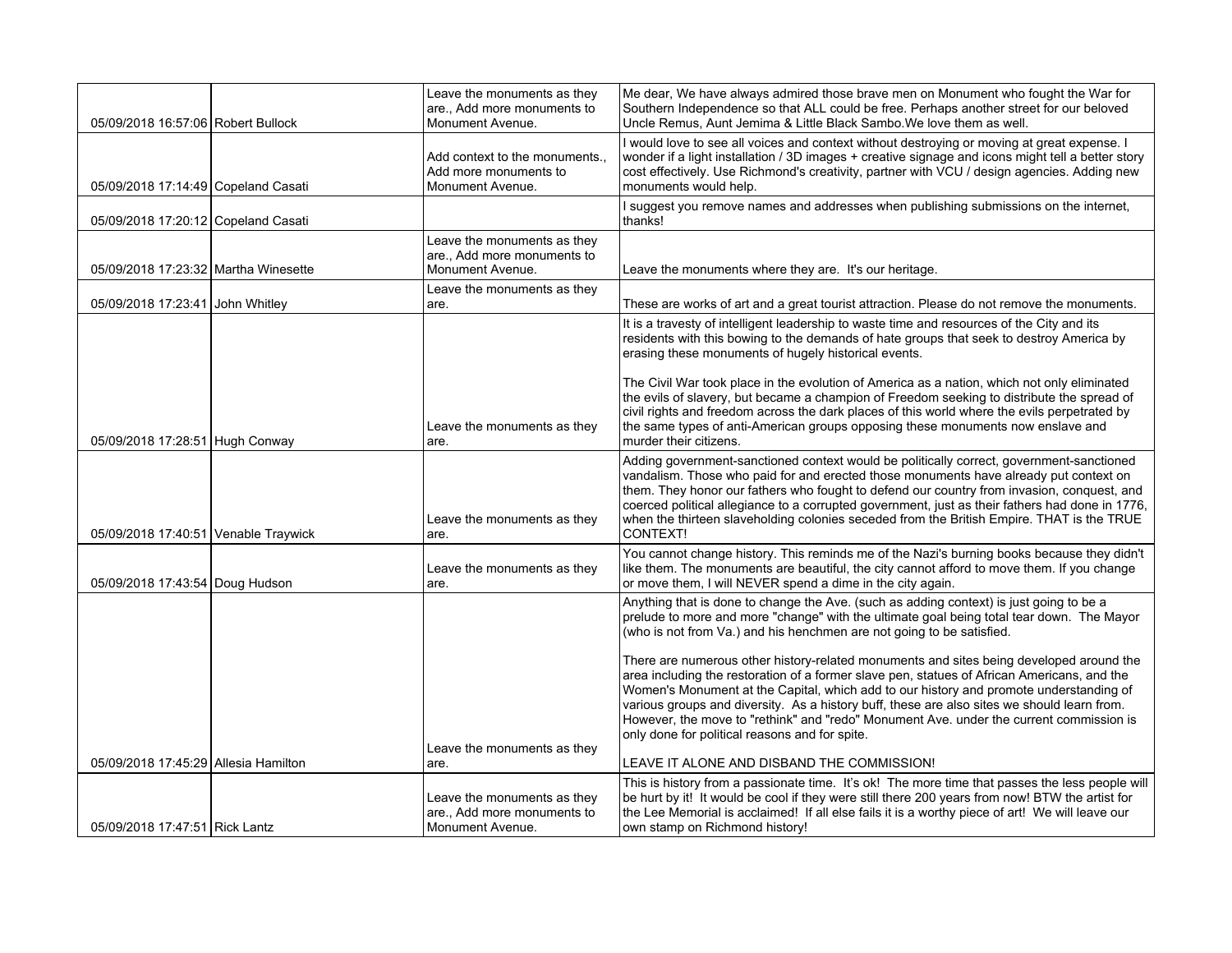| 05/09/2018 17:48:57 Robery Henderson | Leave the monuments as they<br>are.                                       | My ancestors (Great Great Grand Father and Mothers) are Virginians and Revolutionary,<br>Confederate, WWI, WWII Veterans. Please let these Veterans Rest In Peace. Thank You<br>Colonel (Retired) Henderson                                                                                                                                                                                                                                                                                                                                                                 |
|--------------------------------------|---------------------------------------------------------------------------|-----------------------------------------------------------------------------------------------------------------------------------------------------------------------------------------------------------------------------------------------------------------------------------------------------------------------------------------------------------------------------------------------------------------------------------------------------------------------------------------------------------------------------------------------------------------------------|
|                                      |                                                                           | The Civil War monuments on Monument Avenue have always been offensive to a large<br>segment of our city's residents. We can all agree that, as art, these statues are quite<br>impressive and well executed. That said, we have to consider their symbolism in context.                                                                                                                                                                                                                                                                                                     |
|                                      |                                                                           | These statues serve to glorify the Civil War from a secessionist perspective. The Confederate<br>forces led an armed insurrection against the United States of America with the expressly<br>stated objective of preserving the institution of human bondage (slavery).                                                                                                                                                                                                                                                                                                     |
|                                      |                                                                           | I am a white male who grew up in the City of Richmond in the 70s and 80s. I attended<br>Richmond Public Schools starting in second grade when my family first moved into the city. I<br>stayed in Richmond Public Schools through my graduation from high school. I was often one<br>of, if not the only, white child(ren) in my class. Most white families either moved out of the city<br>or enrolled their children in private schools in order to avoid sending them to integrated public<br>schools in the city.                                                       |
|                                      |                                                                           | I witnessed firsthand my racist neighbors flying the "rebel" flag on Dr Martin Luther King Jr's<br>birthday specifically to send a message to their African American neighbors across the street.<br>It was painful for me to witness. I can only imagine how hard it must have been for our<br>neighbors of color. I fully understand how the symbols of Confederacy have been used to<br>intimidate our African American neighbors over the years. I found it distasteful and unsettling<br>as a ten year old. I find it even more disturbing and disgusting as an adult. |
|                                      |                                                                           | The statues on Monument Avenue were erected to glorify racism. There is no room for<br>debate on this issue.                                                                                                                                                                                                                                                                                                                                                                                                                                                                |
|                                      |                                                                           | The events in Charlottesville last summer, and the follow up events in Richmond have<br>convinced me that we can no longer tolerate these symbols of racism and oppression in their<br>current location and context. They have become, to use an unfortunately vulgar expression,<br>nothing more than shit magnets.                                                                                                                                                                                                                                                        |
|                                      |                                                                           | It is time to take these outdated monuments to outdated and racist ideals down from their<br>place of honor. We can move them to an appropriate location where they can be displayed<br>with proper context. State law prohibits removing war monuments, but I don't think that the<br>law prohibits relocating them. I think it is possible to solve this without running afoul of or<br>changing existing law.                                                                                                                                                            |
|                                      |                                                                           | Our city needs to move forward. The monuments to our overtly racist past are holding us<br>back. They are an embarrassment, and they need to go.                                                                                                                                                                                                                                                                                                                                                                                                                            |
| 05/09/2018 18:12:56 Samuel Rugg      | Remove the monuments from<br>Monument Avenue., Relocate the<br>monuments. | Thank you for your work on this issue. I sincerely hope we can find a way to honor the best in<br>our collective history while also respectfully considering and acknowledging the darker parts<br>of that same history.                                                                                                                                                                                                                                                                                                                                                    |
| 05/09/2018 18:22:00 George Woods     | Leave the monuments as they<br>are.                                       | Stop this nonsense and division. Let the monuments be.                                                                                                                                                                                                                                                                                                                                                                                                                                                                                                                      |
| 05/09/2018 18:56:46 Kenneth Minton   | Leave the monuments as they<br>are.                                       | I am a member of both the Sons of Union Veterans of the Civil War and the Sons of<br>Confederate Veterans. I had ancestors on both side during the War Between the States.<br>None were fighting for or against slavery. All are recognized as American veterans.<br>Monuments to them need to stay in public view. If you want to be inclusive add more<br>monuments. If you want to be exclusive move these monuments to our mutual history.                                                                                                                              |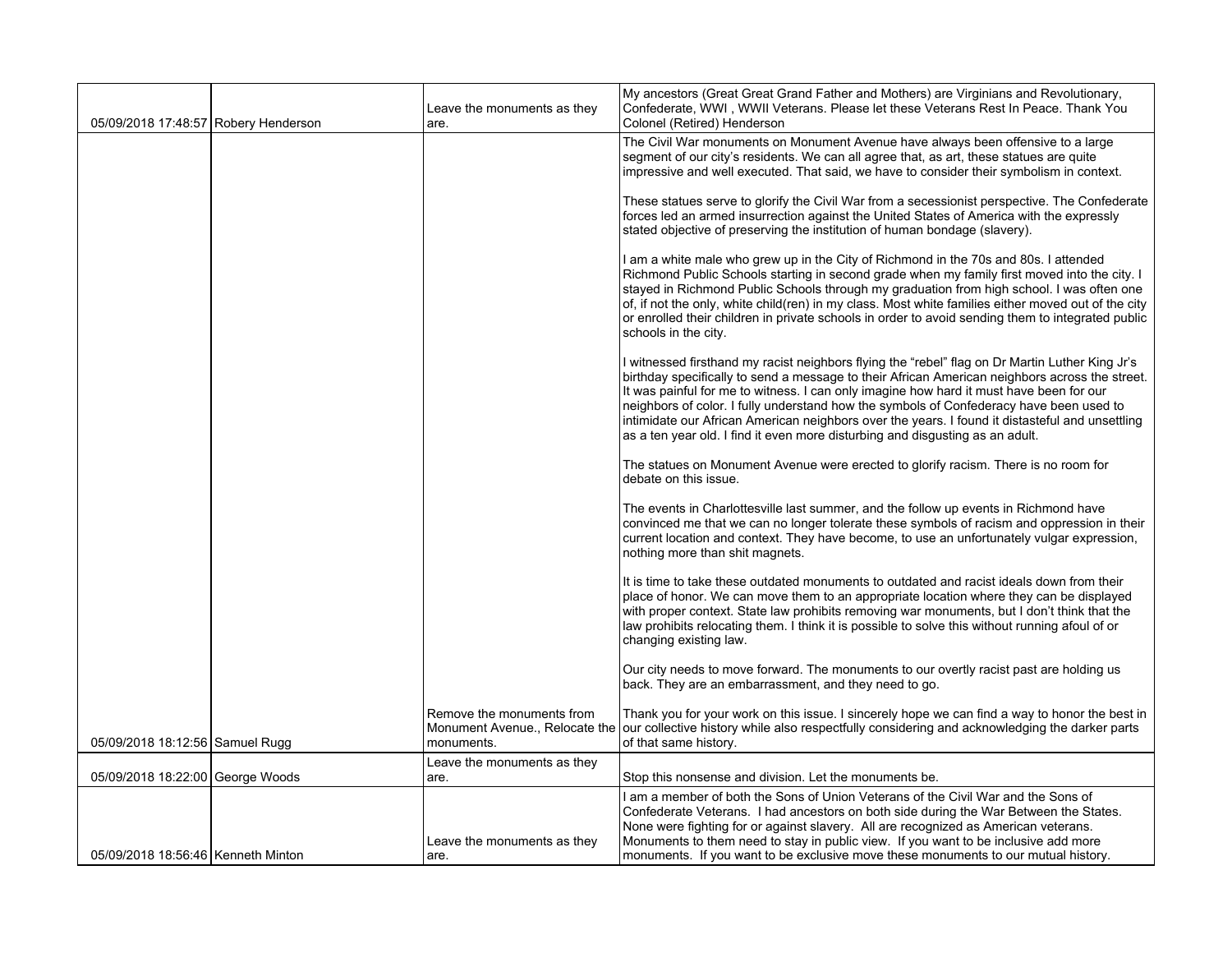| 05/09/2018 19:01:57 Heather Bailey | Remove the monuments from<br>Monument Avenue., Add context<br>to the monuments., Relocate the<br>monuments.                                     | I can see them in front of Virginia Historical Society lined up as a walkway, or make a<br>sculpture garden adding context, and have them in an educational /museum atmosphere. I<br>think context is important, monuments such as those were to celebrate heroes and leaders,<br>and they are not seen that way by most. They are painful reminders, and no longer<br>appropriate representation of our community. Sculpture garden and museum context.<br>Thank you.<br>Heather                                                                                                                                                                                                                                                                                                                                                                                                                                                                                                                                                                                                                                                                                                                                                                                                                                                                                                                                                                                                                                                                                                                 |
|------------------------------------|-------------------------------------------------------------------------------------------------------------------------------------------------|---------------------------------------------------------------------------------------------------------------------------------------------------------------------------------------------------------------------------------------------------------------------------------------------------------------------------------------------------------------------------------------------------------------------------------------------------------------------------------------------------------------------------------------------------------------------------------------------------------------------------------------------------------------------------------------------------------------------------------------------------------------------------------------------------------------------------------------------------------------------------------------------------------------------------------------------------------------------------------------------------------------------------------------------------------------------------------------------------------------------------------------------------------------------------------------------------------------------------------------------------------------------------------------------------------------------------------------------------------------------------------------------------------------------------------------------------------------------------------------------------------------------------------------------------------------------------------------------------|
| 05/09/2018 19:18:57 Jill Hansen    | Add context to the monuments.                                                                                                                   | Adding context to the monuments sounds like a win-win solution, IMHO.                                                                                                                                                                                                                                                                                                                                                                                                                                                                                                                                                                                                                                                                                                                                                                                                                                                                                                                                                                                                                                                                                                                                                                                                                                                                                                                                                                                                                                                                                                                             |
| 05/09/2018 19:31:18 Scott Dailey   | Leave the monuments as they<br>are.                                                                                                             | There is nothing wrong with the monuments. They are works of art and should be left alone.<br>People can interpret them as they wish. It should stimulate people to learn more about history<br>and arrive at their own conclusions.                                                                                                                                                                                                                                                                                                                                                                                                                                                                                                                                                                                                                                                                                                                                                                                                                                                                                                                                                                                                                                                                                                                                                                                                                                                                                                                                                              |
| 05/09/2018 19:46:50 Mike LaBelle   | Leave the monuments as they<br>are., Add context to the<br>monuments.                                                                           | It seems that some simple facts are continually ignored:<br>The fact that monument Avenue is a listed National Historic Landmark.<br>All the monuments do not belong to the City of Richmond, They belong to the citizens of the<br>city, with the exception of The Robert E. Lee monument which belongs to the state.<br>Then you have state law which prohibits removal of war memorials.<br>These monuments were built on donated land with privately-raised money, and then<br>eventually turned over to the city.<br>Except for Lee, who is owned and maintained by the state.<br>That means everyone in Virginia owns it. And everyone in Richmond owns the rest of them.<br>The cities monuments are a huge part of Richmond's \$1.7 billion dollar tourism industry.<br>These monuments are a part of this nations history, maybe not a pretty part, maybe one that<br>some would wish to forget, but a part of this nations history nonetheless. as are many other<br>parts of Americas history that are not pretty or honorable, but they are again a part of this<br>nations and our cities history.<br>The monuments are an integral part of the city and are a unique part of a sad chapter in our<br>nations history.<br>I am not fond of some statues and monuments myself, but I understand, allow and respect<br>that they are a part of this nations history.<br>To remove the monuments or change them destroys a unique part of this nations and<br>Virginia's history. We cannot change history, but we should learn from it and not make similar<br>mistakes in the future. |
| 05/09/2018 20:04:33 Susan McKenney | Leave the monuments as they<br>are.                                                                                                             | you cannot and will not erase history by removing the monuments and memorials to the men<br>who fought for the Confederacy. It happened, they were within their rights to both secede and<br>to try to repel an invading army. Do not judge them by the morals and ethics of today, but by<br>the time in which they lived.                                                                                                                                                                                                                                                                                                                                                                                                                                                                                                                                                                                                                                                                                                                                                                                                                                                                                                                                                                                                                                                                                                                                                                                                                                                                       |
| 05/09/2018 20:07:35 Mark Corvino   | Leave the monuments as they<br>are.                                                                                                             | <b>Tradition matters</b>                                                                                                                                                                                                                                                                                                                                                                                                                                                                                                                                                                                                                                                                                                                                                                                                                                                                                                                                                                                                                                                                                                                                                                                                                                                                                                                                                                                                                                                                                                                                                                          |
| 05/09/2018 20:22:06 Johnny Reb     | Leave the monuments as they<br>are.                                                                                                             | Anyone who erases American history for their own personal or political agenda is a domestic<br>terrorist.                                                                                                                                                                                                                                                                                                                                                                                                                                                                                                                                                                                                                                                                                                                                                                                                                                                                                                                                                                                                                                                                                                                                                                                                                                                                                                                                                                                                                                                                                         |
| 05/09/2018 20:28:13 Dudley Carll   | Leave the monuments as they<br>are., Add context to the<br>monuments., Add more<br>monuments to Monument<br>Avenue., Relocate the<br>monuments. | Appreciate you do the right thing we really want to wherever anybody wants it leave our<br>Grace around two please God bless you're so think God bless our                                                                                                                                                                                                                                                                                                                                                                                                                                                                                                                                                                                                                                                                                                                                                                                                                                                                                                                                                                                                                                                                                                                                                                                                                                                                                                                                                                                                                                        |
| 05/09/2018 20:32:33 Bob Cornett    | Leave the monuments as they<br>are.                                                                                                             | Leave the Monuments alone. There is nothing wrong with them.                                                                                                                                                                                                                                                                                                                                                                                                                                                                                                                                                                                                                                                                                                                                                                                                                                                                                                                                                                                                                                                                                                                                                                                                                                                                                                                                                                                                                                                                                                                                      |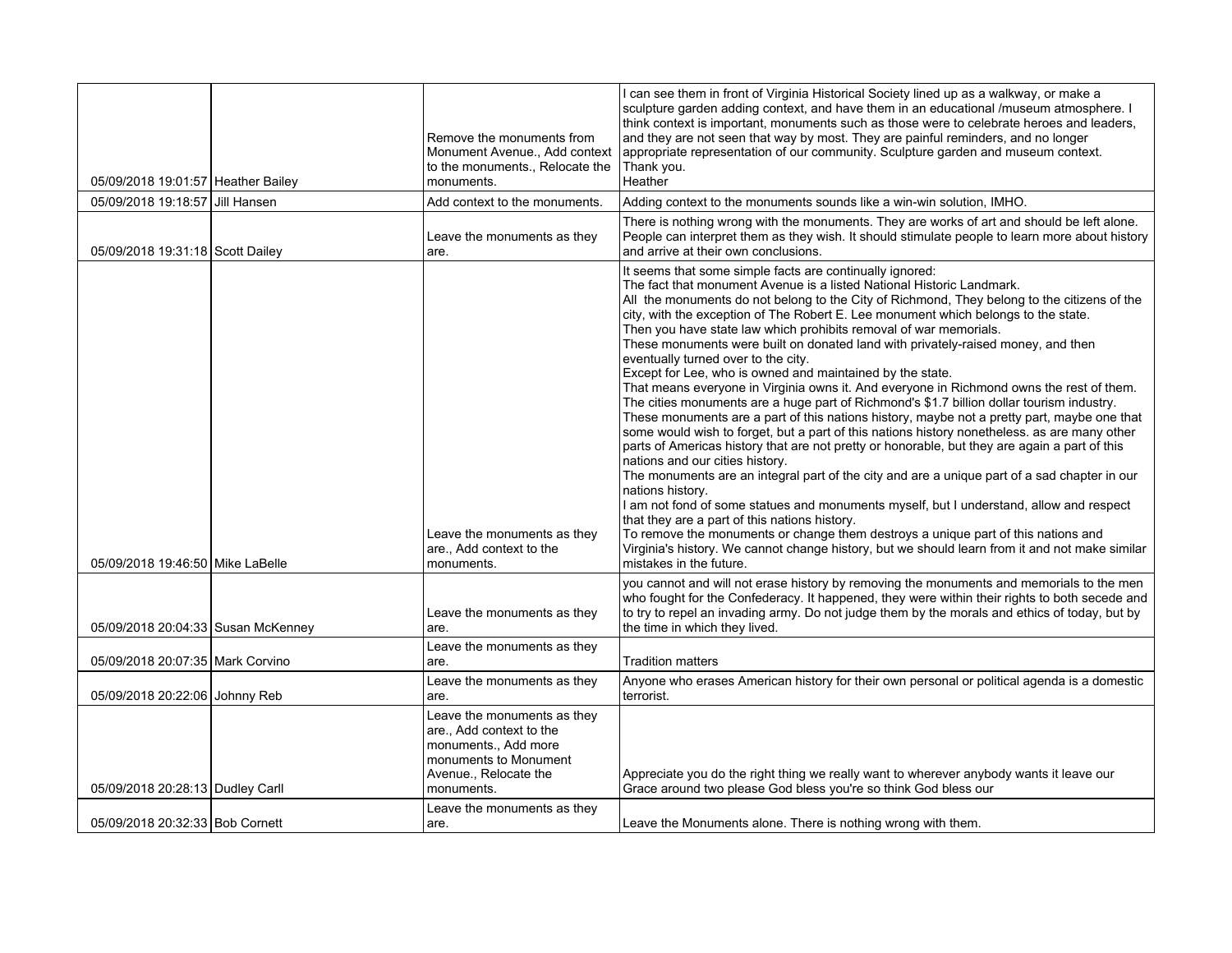|                                      |                                                                                | There are far more stakeholders in these monuments than just city officials and residents. In<br>most cases, cities act as government, commerce, and cultural centers for their surrounding<br>counties. Don't the surrounding counties of a locality have a vested interest in these<br>decisions? In the case of a State Capital, doesn't the entire population of the State?<br>Furthermore, the descendants of the men and women honored by these statues have<br>scattered far and wide from the localities their ancestors represented 150 years ago. Don't<br>they have a vested interest in the memorials built to honor their ancestors' service and<br>sacrifice, as opposed to the current whims of an ever changing populace?                                                                                  |
|--------------------------------------|--------------------------------------------------------------------------------|----------------------------------------------------------------------------------------------------------------------------------------------------------------------------------------------------------------------------------------------------------------------------------------------------------------------------------------------------------------------------------------------------------------------------------------------------------------------------------------------------------------------------------------------------------------------------------------------------------------------------------------------------------------------------------------------------------------------------------------------------------------------------------------------------------------------------|
|                                      |                                                                                | As a lifetime Virginian of many generations and history enthusiast, I love seeing/visiting the<br>many small town monuments to our honored dead; Richmond's towering tributes to the titans<br>that led them into the fury of a war of independence; and visiting hallowed ground soaked<br>with the blood and sacrifice of my ancestors at places such as Fredericksburg, the<br>Wilderness, Spotsylvania's "Mule Shoe", and dozens of other small towns immortalized for<br>their witness to history.                                                                                                                                                                                                                                                                                                                    |
| 05/09/2018 20:42:30 Russell Crawford | Leave the monuments as they<br>are., Add more monuments to<br>Monument Avenue. | I understand the emotions of those who legitimately find offense in these events, but they are<br>wrong to try and erase these memories. My heritage is no less noble or virtuous than any<br>other. I suggest building new monuments to add context, or to tell other great Virginia stories<br>that remain relatively unknown (George Thomas and Martin Delany for example). Where are<br>the opposition's ideas beyond destroying that which they don't agree with? Building unifies,<br>while destruction only divides. The Old Dominion and the city of Richmond own a magnificent<br>legacy, of great triumphs and great tragedies. No other State or Capital can match their deep<br>reflection of the American experience. We should never submit that grand heritage merely to<br>satisfy anyone's sensitivities. |
| 05/09/2018 21:00:52 Thomas Fain      | Leave the monuments as they<br>are.                                            | Leave all as is. No context is needed.                                                                                                                                                                                                                                                                                                                                                                                                                                                                                                                                                                                                                                                                                                                                                                                     |
| 05/09/2018 21:05:07 Bryan Townes     | Leave the monuments as they<br>are.                                            | Please leave the monuments alone. I certainly don't object to other worthy monuments<br>throughout the city, but Monument Avenue should stay as it is. Removal or alteration will<br>result in the loss of the avenue's National Historic Landmark status.                                                                                                                                                                                                                                                                                                                                                                                                                                                                                                                                                                 |
| 05/09/2018 21:18:52 CA Hager         | Leave the monuments as they<br>are.                                            | Monument Avenue is beautiful as it is! Leave it alone!!                                                                                                                                                                                                                                                                                                                                                                                                                                                                                                                                                                                                                                                                                                                                                                    |
| 05/09/2018 21:20:36 Shelby Wright    | Leave the monuments as they<br>are.                                            | It is an historical fact that Richmond was the capitol of the Confederacy. Monument Ave is<br>one of the most beautiful avenues that any city in our country has. LEAVE THE<br>MONUMENTS AS THEY ARE! As one of the kids from one of the many housing projects in<br>our city brillently recommended, use your energy and concern, not to mention millions of<br>dollars, in a more productive manner by improving the living conditions in the cities housing<br>projects. Get bent out of shape about how many live in unsafe and violent environments<br>where they just try to survive long enough to grow up and get out of there.                                                                                                                                                                                    |
| 05/09/2018 21:24:37 Kevin Downs      | Add context to the monuments.,<br>Add more monuments to<br>Monument Avenue.    | The monuments are pieces of art but the propagate the myth of the noble lost cost. My<br>preference would be to add a few small tasteful sculptures of (maybe black) wreaths or roses<br>in the grass that surrounds the monuments. In this way, the monuments can be seen as<br>symbols honoring those who lost their lives in the Civil War as opposed to allowing for<br>multiple confused and often misquided interpretations.                                                                                                                                                                                                                                                                                                                                                                                         |
| 05/09/2018 21:25:08 Suzanne Silek    | Leave the monuments as they<br>are.                                            | Rather than waste money on removing the monuments or adding context to the monuments,<br>you should be spending the money on the public schools system in Richmond. The<br>conditions in many of the schools is a disgrace. I doubt that your children attend Richmond<br>public schools.<br>Richmond will not be able to afford statues of the quality of those on Monument Avenue. The<br>last statues that were brought from China give the subjects an Oriental flavor. Spend the<br>money on the schools.                                                                                                                                                                                                                                                                                                             |
|                                      |                                                                                |                                                                                                                                                                                                                                                                                                                                                                                                                                                                                                                                                                                                                                                                                                                                                                                                                            |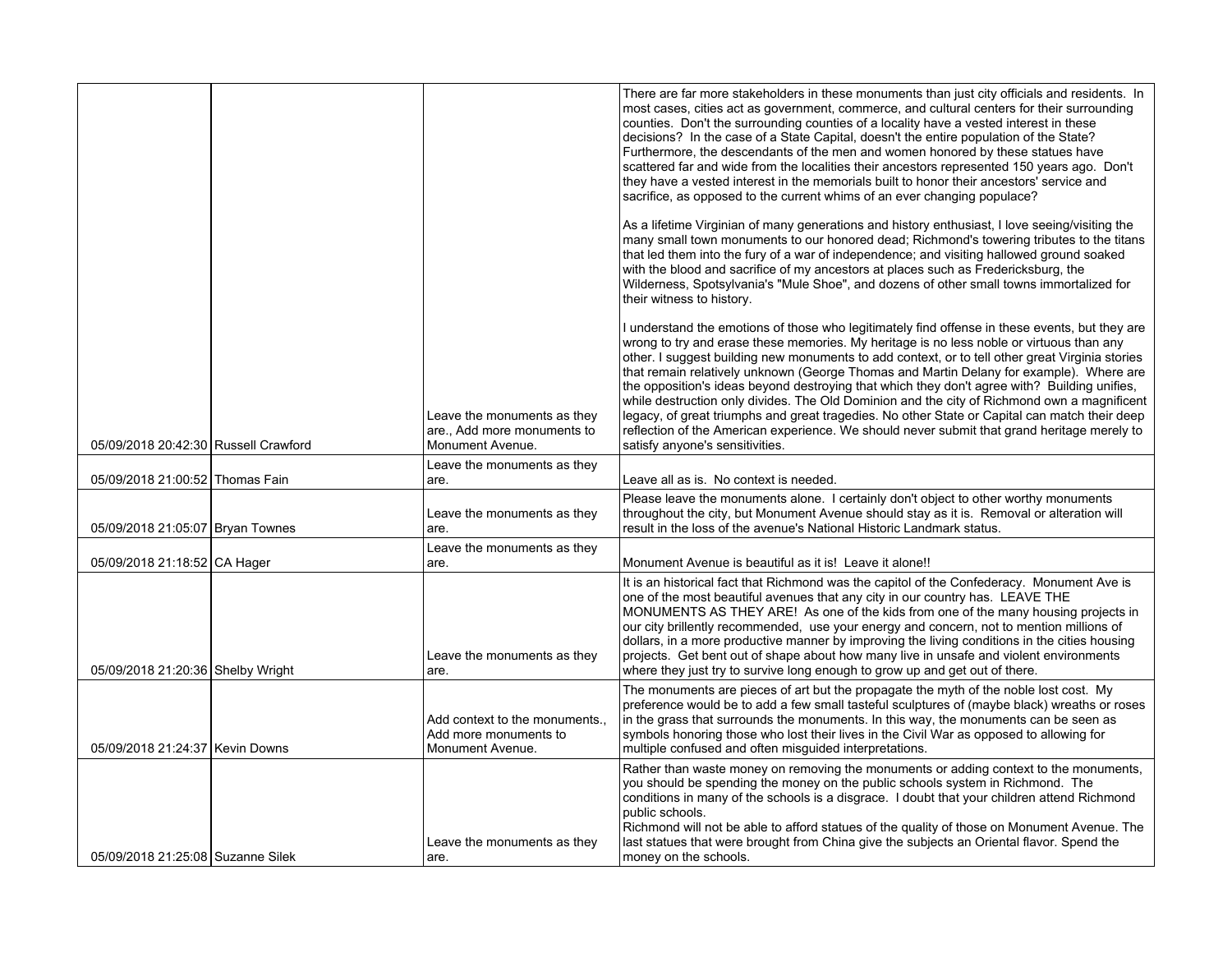|                                       | Leave the monuments as they                                                                                         |                                                                                                                                                                                                                                                                                                                                                                                                                                                                                                                                                                                                                                                                                                                                                                |
|---------------------------------------|---------------------------------------------------------------------------------------------------------------------|----------------------------------------------------------------------------------------------------------------------------------------------------------------------------------------------------------------------------------------------------------------------------------------------------------------------------------------------------------------------------------------------------------------------------------------------------------------------------------------------------------------------------------------------------------------------------------------------------------------------------------------------------------------------------------------------------------------------------------------------------------------|
| 05/09/2018 21:43:54 Margie Bandas     | are.                                                                                                                | Leave OUR HISTORICAL MONUMENTS ALONE!!!!!!!                                                                                                                                                                                                                                                                                                                                                                                                                                                                                                                                                                                                                                                                                                                    |
| 05/09/2018 22:22:54   Kenneth Fleming | Leave the monuments as they<br>are.                                                                                 | Leave Monument Ave. as it is and work on problems and items that are real issues for<br>Richmond's residents and visitors.                                                                                                                                                                                                                                                                                                                                                                                                                                                                                                                                                                                                                                     |
| 05/09/2018 22:30:56 Michael Harrell   | Add context to the monuments.                                                                                       | Adding context is a middle way that would tell a more honest story.                                                                                                                                                                                                                                                                                                                                                                                                                                                                                                                                                                                                                                                                                            |
| 05/09/2018 23:05:01 William Ward      | Leave the monuments as they<br>are.                                                                                 | I am a Richmond native and I was never taught racism. My wife is black and from Kenyaso<br>clearly I'm not a racist. My mother taught me to love the South and to be proud of her<br>soldiers and especially General Lee and Stonewall Jackson. These men chose to side with<br>their " country "which was Virginiaand folks today can't understand that loyalty to a State,<br>but it was very real back then. Please leave these monuments in place.                                                                                                                                                                                                                                                                                                         |
| 05/09/2018 23:22:51 Mindy Bancalari   | Leave the monuments as they<br>are., Add context to the<br>monuments., Add more<br>monuments to Monument<br>Avenue. | I may not live in Richmond right now but my Mother and sister still do. The house is mine and<br>my sisters if any thing happens to my mom. I feel I do have the right to to say something<br>about the monuments in Richmond. I still live in Va. and Richmond is still my city too! I grew<br>up in Richmond. I love Richmond for ALL of its history! You need to stop trying to take away<br>all of Richmond's history. It's Not going to change the raceist crap that is going on there. I<br>only see it getting worse if you do take them down.                                                                                                                                                                                                          |
| 05/09/2018 23:33:52 Christina Gibson  | Leave the monuments as they<br>are.                                                                                 | Please leave our beautiful monuments just as they are                                                                                                                                                                                                                                                                                                                                                                                                                                                                                                                                                                                                                                                                                                          |
| 05/09/2018 23:52:11 Jesse Harrup Jr   | Leave the monuments as they<br>are.                                                                                 | These Confederate monuments commemorate the men who fought to save Richmond.                                                                                                                                                                                                                                                                                                                                                                                                                                                                                                                                                                                                                                                                                   |
| 05/10/2018 0:04:08 Betty Aronson      | Leave the monuments as they<br>are.                                                                                 | Leave our monuments alone!!                                                                                                                                                                                                                                                                                                                                                                                                                                                                                                                                                                                                                                                                                                                                    |
| 05/10/2018 0:12:06 Robert Little      | Leave the monuments as they<br>are.                                                                                 | Please do not try to Change History by Removing Any Monuments. They were erected to<br>Honor the Service to their<br>State and should always be included in the Total Education of the youth.                                                                                                                                                                                                                                                                                                                                                                                                                                                                                                                                                                  |
| 05/10/2018 1:13:08 Matt K             | Leave the monuments as they<br>are.                                                                                 | It is absolutely asinine and ludicrous that there is even any question of what to do about the<br>monuments. Mr Lee and Mr Jackson were and are two of the finest humans to have ever<br>walked up on this continent. Men of outstanding and character and virtue. You all should<br>educate the ignorant and misinformed of the outstanding traits of these great sons and<br>defenders of Virginia. I can not believe that there has come time that such things would ever<br>be in question. May the Lord rain down his tthunder upon those who wrongly attack these two<br>outstanding God fearing men or any of the other thousands of Southern men for that matter<br>when the Feds came illegally Invading and attacking our Sovereign Southern States. |
| 05/10/2018 2:36:17 Patricia Miles     | Leave the monuments as they<br>are.                                                                                 | Leave the monuments as they are and stop trying to "re-write" history.                                                                                                                                                                                                                                                                                                                                                                                                                                                                                                                                                                                                                                                                                         |
| 05/10/2018 4:09:15 Linda Atwell       | Leave the monuments as they<br>are.                                                                                 | These monuments are American history & should not be disturbed.                                                                                                                                                                                                                                                                                                                                                                                                                                                                                                                                                                                                                                                                                                |
| 05/10/2018 4:32:43 Quinn Webb         | Leave the monuments as they<br>are.                                                                                 | The monuments should be left as is. Every city in the world has their own issues to deal with.<br>Will removing the monuments stop people from being racist or speeding in their cars or doing<br>drugs or shoplifting? The list can go on and on. The answer to that question is life will<br>continue as before. History good and bad needs to be protected.                                                                                                                                                                                                                                                                                                                                                                                                 |
| 05/10/2018 5:16:28 Susan Carraway     | Leave the monuments as they<br>are.                                                                                 | My husband I are Virginia residents, Richmond is our capital. It is illegal to disturb those<br>monuments in any way. We spend slot of money in Richmond and the monuments are one of<br>the sites we love to visit in Richmond. Do not destroy Virginia's history.                                                                                                                                                                                                                                                                                                                                                                                                                                                                                            |
| 05/10/2018 5:39:41 Bob Doerr          | Leave the monuments as they<br>are.                                                                                 | Please leave The Monuments as they are please don't take away our history good or bad it's<br>our history                                                                                                                                                                                                                                                                                                                                                                                                                                                                                                                                                                                                                                                      |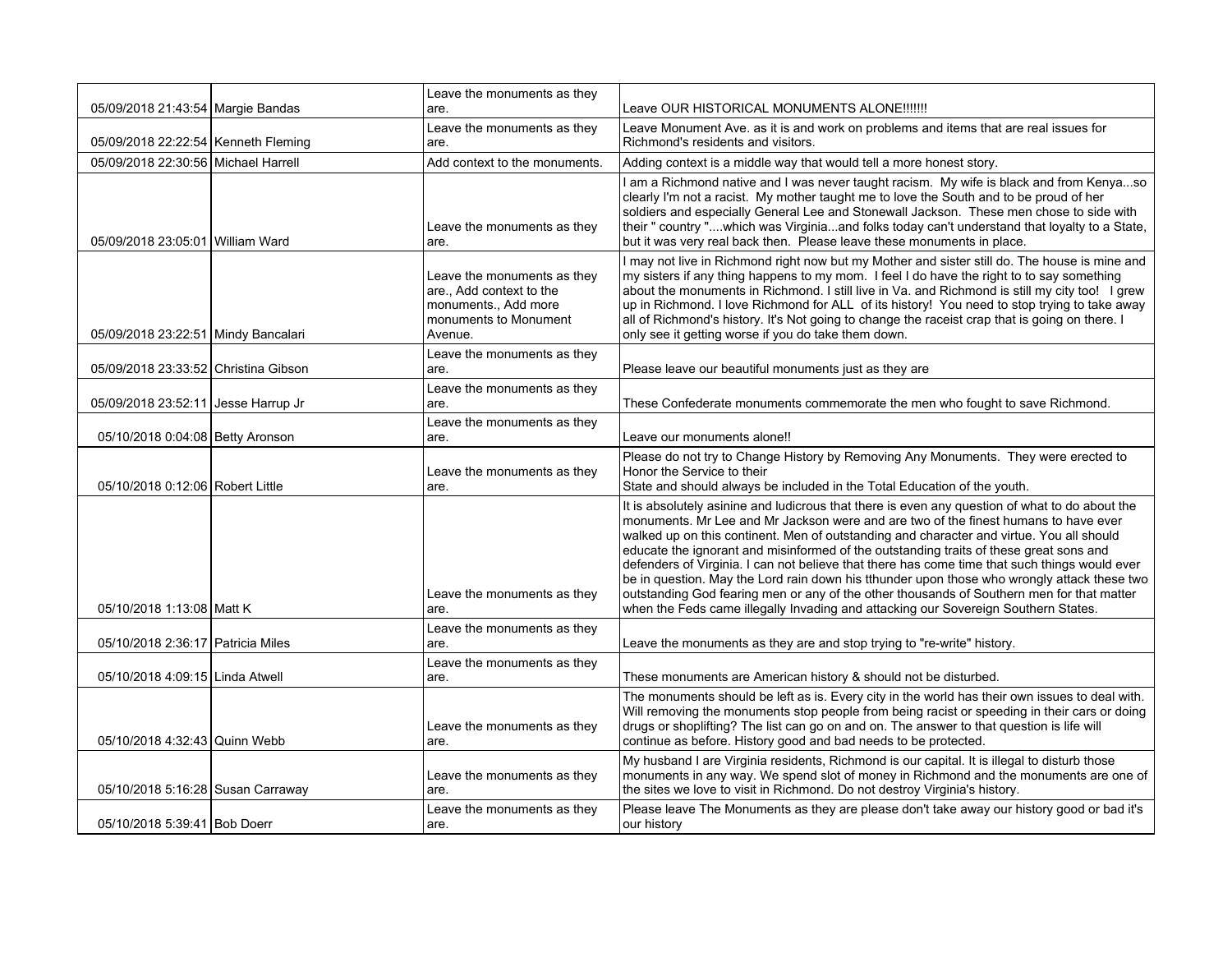| 05/10/2018 5:50:16 John Blair           |                                          | Leave the monuments as they<br>are.                                                                                 | Va. called upon my ancestors to defend her.<br>Right or wrong they did what was called for to do. Leave the monuments alone.                                                                                                                                                                                                                                                                                                                                                                                                                                                                                                                                                           |
|-----------------------------------------|------------------------------------------|---------------------------------------------------------------------------------------------------------------------|----------------------------------------------------------------------------------------------------------------------------------------------------------------------------------------------------------------------------------------------------------------------------------------------------------------------------------------------------------------------------------------------------------------------------------------------------------------------------------------------------------------------------------------------------------------------------------------------------------------------------------------------------------------------------------------|
|                                         |                                          | Leave the monuments as they                                                                                         | The monuments are beautiful and they are history and                                                                                                                                                                                                                                                                                                                                                                                                                                                                                                                                                                                                                                   |
| 05/10/2018 6:02:39 Ann King             |                                          | are.                                                                                                                | History shouldn't be bothered.                                                                                                                                                                                                                                                                                                                                                                                                                                                                                                                                                                                                                                                         |
| 05/10/2018 6:42:38 David Morris         |                                          | Add more monuments to<br>monuments.                                                                                 | I'd leave the Lee monument. It's a stunning work-with ample room for signage to tell its<br>(representative) story of Jim Crow-ism. I'd replace the Jeff Davis not-stunning work with a<br>statue of Abraham Lincoln (to represent The preservation of the Union & opposition to<br>slavery). Lincoln quotation: "If slavery is not evil, there is no evil." All other confederate<br>generals removed to appropriate scattered sites inaccessible to bro-Nazis. New statues of<br>Monument Avenue., Relocate the Arthur Ashe (the current one is awful!), Martin Luther King, & Frederick Douglass as well as<br>important women in the history of Richmond. Monument Avenue Re-Made. |
| 05/10/2018 6:54:36   Deborah Bridgforth |                                          | Leave the monuments as they<br>are.                                                                                 | Please consider, that to respect other people's heritage is a two way street. Removing one<br>group of citizen's heritage only serves to cause division.                                                                                                                                                                                                                                                                                                                                                                                                                                                                                                                               |
| 05/10/2018 7:25:49 Barbara Morse        |                                          | Leave the monuments as they<br>are.                                                                                 | The monuments are a history lesson for good or bad. Nothing more. And they bring many<br>people to Richmond.                                                                                                                                                                                                                                                                                                                                                                                                                                                                                                                                                                           |
| 05/10/2018 7:36:47 Scott Williams       |                                          | Leave the monuments as they<br>are.                                                                                 | Leave the monuments as they are.                                                                                                                                                                                                                                                                                                                                                                                                                                                                                                                                                                                                                                                       |
| 05/10/2018 7:37:43 Sue Gorski           |                                          | Add more monuments to<br>Monument Avenue.                                                                           | Keep monuments as they are and add more.                                                                                                                                                                                                                                                                                                                                                                                                                                                                                                                                                                                                                                               |
| 05/10/2018 8:26:27 Gabriel Fostek       |                                          | Leave the monuments as they<br>are.                                                                                 | LEAVE the MONUMENTS as they are.                                                                                                                                                                                                                                                                                                                                                                                                                                                                                                                                                                                                                                                       |
| 05/10/2018 8:34:33 Billie Earnest       |                                          | Leave the monuments as they<br>are.                                                                                 | Monument Avenue is a work of art and should be preserved.                                                                                                                                                                                                                                                                                                                                                                                                                                                                                                                                                                                                                              |
|                                         | 05/10/2018 8:58:24 Kristina Gulbranson   | Leave the monuments as they<br>are.                                                                                 | Removing these, or any monuments, based on the preference of a few, would be a<br>disservice to those they are meant to edify. Removing them would create a precedent where<br>no monuments anywhere would be safe.                                                                                                                                                                                                                                                                                                                                                                                                                                                                    |
|                                         | 05/10/2018 9:03:30 Wayne Scarborough     | Leave the monuments as they<br>are.                                                                                 | Please don't disrespect these, and all Veterans by removing any Statue(s).<br>Respectfully<br>Wayne Scarborough<br>U S Navy<br>Vietnam 1970                                                                                                                                                                                                                                                                                                                                                                                                                                                                                                                                            |
| 05/10/2018 9:13:24 Leonard Sachs        |                                          | Add context to the monuments.                                                                                       | I feel very strongly that removing or relocating monuments loses our opportunity to teach the<br>next generations. Adding any new statues should be done architecturally pleasing. New<br>monuments should be worthy and not political. Context should be added to each monument.<br>Thanks for your consideration and hope this helped. Please feel free to call me if needed.<br>Sincerely Lenny Sachs. 2023 Stuart Avenue. 540-907-7782                                                                                                                                                                                                                                             |
| 05/10/2018 9:13:30 Debra Cash           |                                          | Leave the monuments as they<br>are.                                                                                 | Shut this crap down now and forever. Protect our monuments and our history. Support the<br>laws we have in place. You can't change history!! People come from all over to see this<br>avenue!! Don't shoot yourselves in the foot.                                                                                                                                                                                                                                                                                                                                                                                                                                                     |
| 05/10/2018 9:25:45 Virginia Galli       |                                          | Leave the monuments as they<br>are., Add context to the<br>monuments., Add more<br>monuments to Monument<br>Avenue. | I think the monuments on Monument Avenue should stay in place.<br>They are a part of History which happened in this city during the Civil War.<br>Every citizen has a right to know and understand the history of their town.<br>Virginia Galli                                                                                                                                                                                                                                                                                                                                                                                                                                        |
|                                         | 05/10/2018 9:50:53 Adrian David Canfield | Leave the monuments as they<br>are.                                                                                 | § 15.2-1812 (excerpt) "it shall be unlawful for the authorities of the locality, or any other<br>person or persons, to disturb or interfere with any monuments or memorials so erected, or to<br>prevent its citizens from taking proper measures and exercising proper means for the<br>protection, preservation and care of same."                                                                                                                                                                                                                                                                                                                                                   |